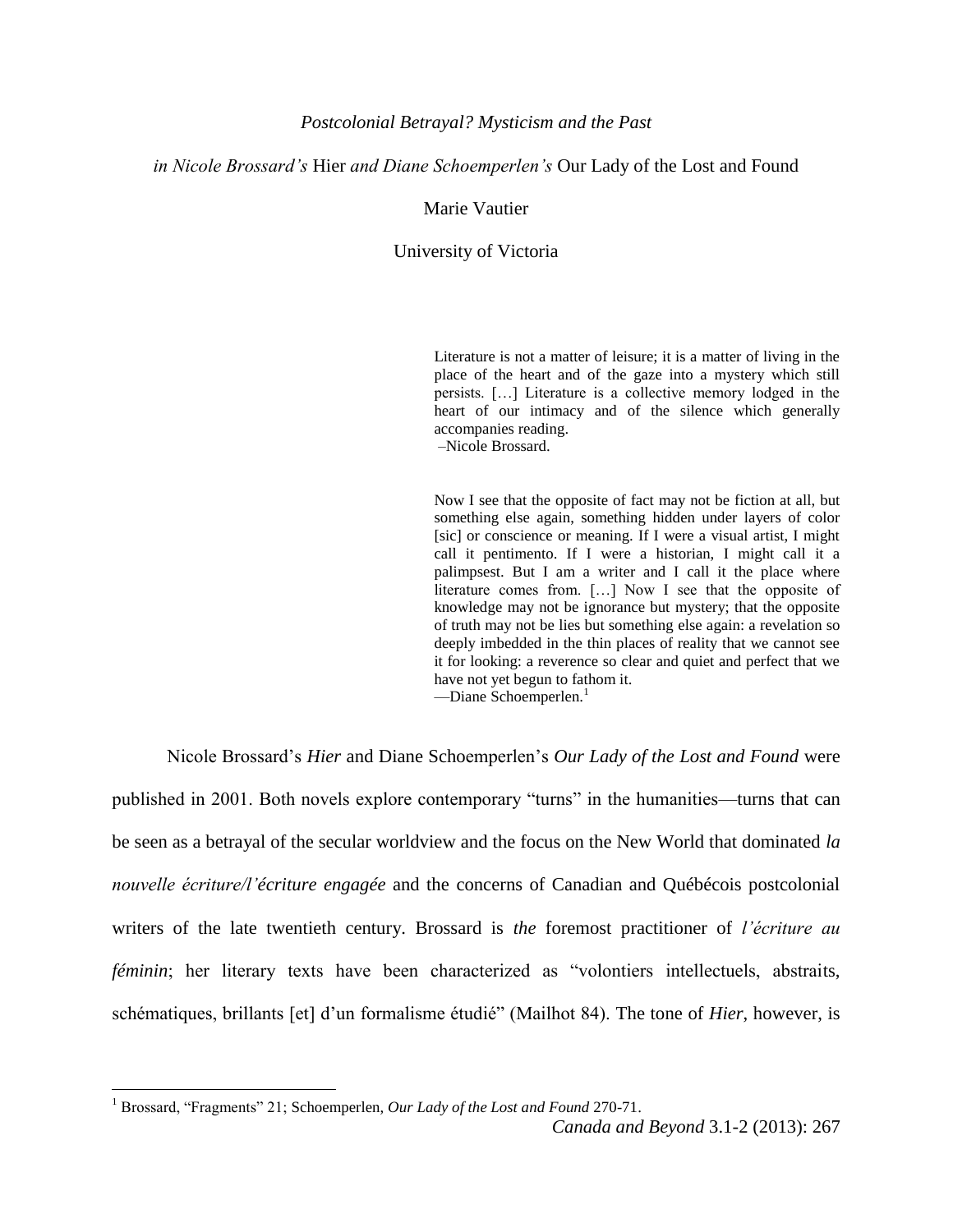Marie Vautier

 $\overline{\phantom{a}}$ 

different. Alice Parker notes that it is "perhaps the most millennial of Brossard's texts"  $(71)$ . My interest in this novel was provoked by what I saw as the "trahison" [betrayal] of Brossard's *Hier*: its dismissal of the focus on the New World which has become *monnaie courante* in contemporary postcolonial and/or *engagés* texts, and in its foregrounding of accumulated Old World knowledge, religious art, and spiritual figures.<sup>3</sup> In a secular twenty-first century Québec that is proud of its disassociation with the previously all-powerful Catholic Church, Brossard nonetheless foregrounds two of its primary religious figures: Marie Guyart (Mère Marie de l'Incarnation), the seventeenth-century founder of the Ursuline order in Québec, and the Virgin Mary of Catholicism. In this novel, Brossard looks to those women associated with the mystical world, knowledge of whom is buried in our collective memories, in order to turn to mysticism as a way of accessing that "high" provided by a metaphysical, *summa plus ultra* experience.

Diane Schoemperlen's 2001 novel, *Our Lady of the Lost and Found* [*Our Lady*], reveals a number of similar preoccupations to those found in Brossard's *Hier.* In *Our Lady*, a narrator/writer is "visited" by the Virgin Mary near the beginning of the novel, and the text then alternates between credible domestic scenes and stories of other Marian apparitions, most of which, as Schoemperlen assures us, are "based on actual documented accounts" ("Author's

<sup>&</sup>lt;sup>2</sup> Parker continues: "At the edge of a new millennium and century, it is time to interrogate where we have been, where we are going, what the present holds for us, to inquire into the lasting lessons of modernity" (71).

<sup>&</sup>lt;sup>3</sup> Recent Québécois texts that illustrate a turning-away from Europe as a cultural centre and a turning-to "les Amériques," and that choose to work on what Arun Murkerjee calls "home ground" issues (6), (instead of a writingback-to-the-centre practice from earlier postcolonial works) are the novels in Francine Noël's tetralogy (*Maryse; Myriam première; La Conjuration des bâtards;* and *J'ai l'angoisse légère;* 1983-2008). Catherine Khordoc notes that it is " by looking beyond the elephant that is the United States that Francine Noël finds another culture [the Mexican] with which Québec shares history, a religious tradition, a postcolonial past, marginalization within North America—at the levels of language, culture, and economics—and possible future complicity. Furthermore […], this American perspective that Noël adopts reflects Quebec's cultural independence from France, its colonial *mère patrie*, recognizing that nations can share other kinds of ties than those forged through colonialism [...] (234). See also Nicolas Dickner's *Nikolski* (2005) for a similar focus on central and South America. *Frog Moon,* by the Franco-Ontarian writer Lola Lemire Tostevin, also explores a turning-away from the cultural mecca of Paris (Europe's colonial centre for francophones) and a turning-to the narrator's home ground (Northern Ontario). See my forthcoming "Hemispheric Travel" for a study of Dickner's *Nikolski* in the context of a cultural shift in our fictions from a European-based thematic to an inter-American context.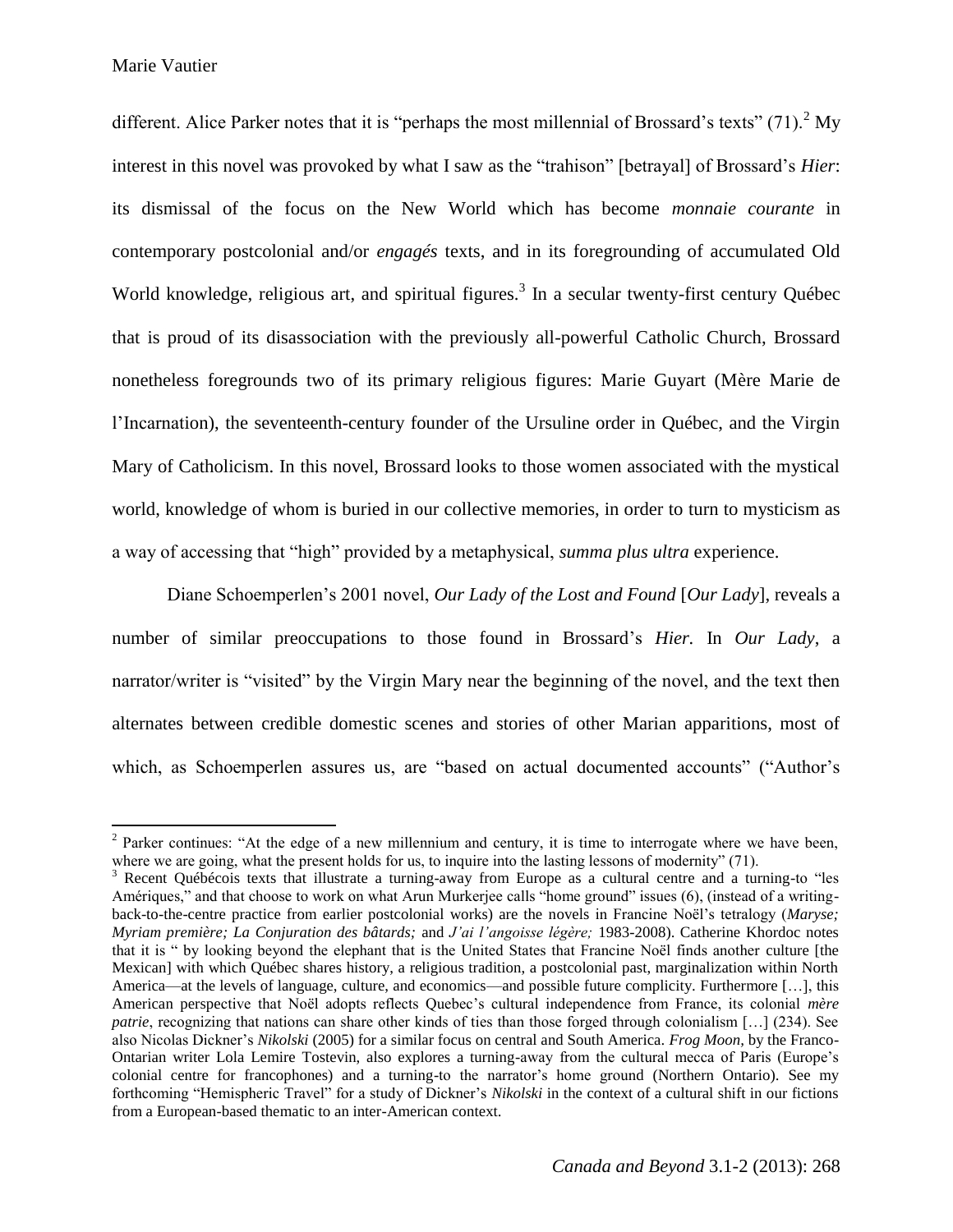Notes" 339). *Our Lady of the Lost and Found* contains many reflective passages: comments on historiography, philosophy, and reflections on the nature of story, truth, science and history. The didactic impulse is very strong in both novels, and the urge to teach is evident in discussions of works of religious art from Old World civilizations. As in *Hier,* the narrator of *Our Lady* revisits art which takes its subject from the Virgin Mary.

In this article, I explore how these novels highlight mystical women of the cultural past, in their discussions of art, culture, the Old World (Europe) versus the New World (represented respectively in these two texts by Quebec City and rural Ontario). I examine the limits of the contemporary worldview in these works' turn to mysticism as a means of accessing "ultimate" experiences. I propose to illustrate, through my close readings of these two fictions, that some senior women writers' focus in the twenty-first century may move from a strong thematization of feminist and postcolonial politics, writing, sex and love as the ultimate "highs" to a stronger focus on *summa plus ultra* experiences of art and spirituality. These two writers' previous advocacy in their works for the power of transformative sexual pleasure has shifted into a laterday poetics which gives priority to the sacred and to mysticism. This shift produces texts which turn away from contemporary postcolonial and political concerns in our fiction(s) to explore alternate worlds.<sup>4</sup>

 $\overline{a}$ 

<sup>&</sup>lt;sup>4</sup> There are two major divisions within the larger field of postcolonial literary theory, corresponding to the two types of previously European 'colonies: "settler colonies" and "colonies (of occupation"). Quebec, due to the multilayered nature of its colonisations,<sup>4</sup> is situated somewhere between these two categories, whereas English-speaking Canada is generally described as a "settler culture." Postcolonial literatures within a culture, suggests Arun Mukherjee, are not always "parodic rewrites," but are often engaged in conversation with each other and not with those of some distant place. And yet, both novels examined in this article are less concerned with "here" and very much taken up with objects from a distant place—Europe—and creatures from beyond this place: a woman on the road to sainthood (Guyart) and Mary, the Mother of Jesus in the Catholic tradition.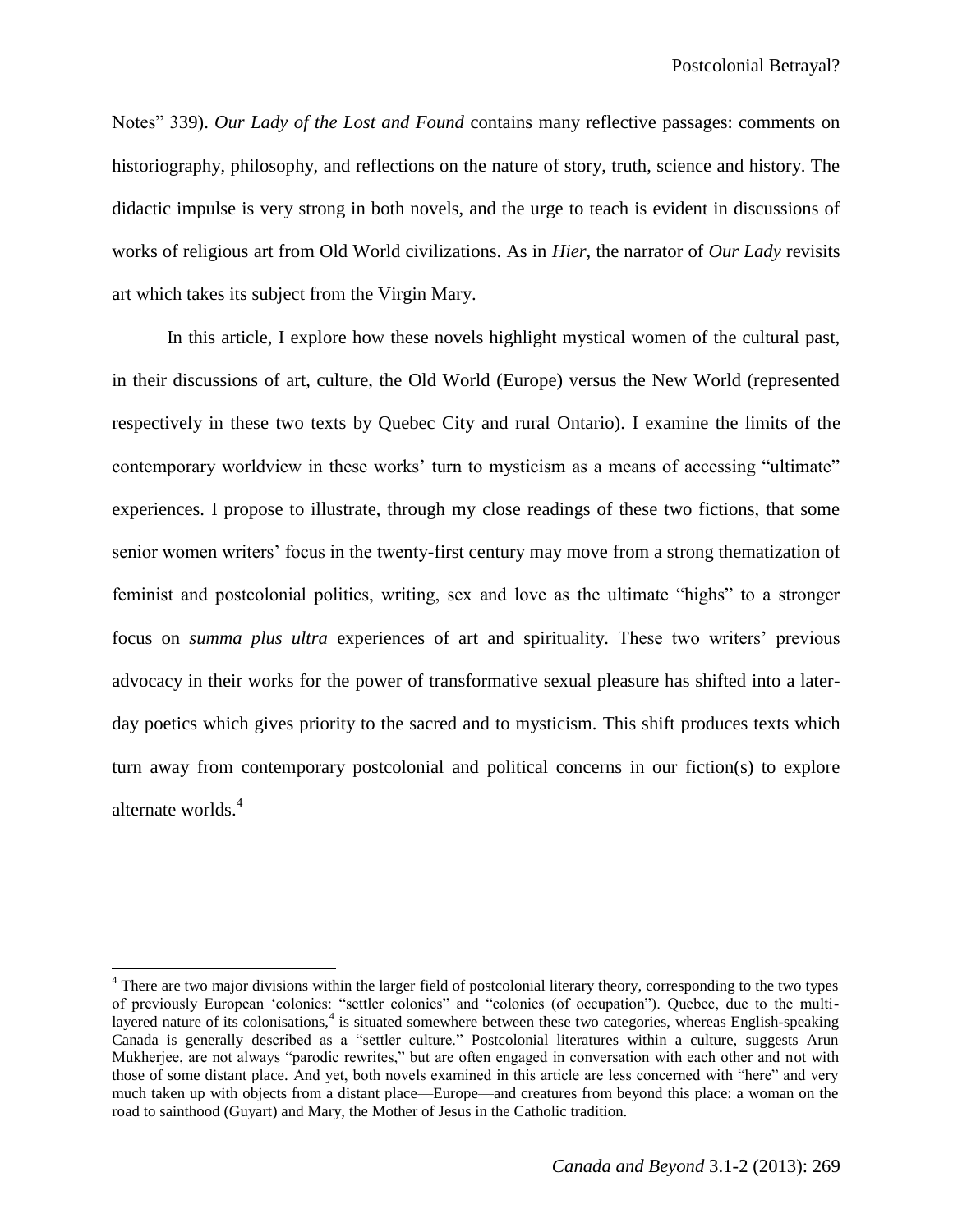$\overline{\phantom{a}}$ 

# **Nicole Brossard's** *Hier* **(2001)**

Laurent Mailhot's early article, "Romans de la parole (et du mythe)," draws a dividing line between Québec's experimental novels and novels which are out of a particular tradition—one focused on orality, the grandfathers (and, I would add, grandmothers, such as in Jovette Marchessault's novels 1975, 1980), on "long ago and far away," and on storytelling. Mailhot argues that the work of Nicole Brossard is exemplary of the first type of fiction: the languageand theory-based novel. He writes: "A côté de la production romanesque théorique, expérimentale, métaphysique—de Nicole Brossard à Louis-Phillippe Hébert […]—il existe dans la littérature québécoise contemporaine une fiction qu'il faut situer quelque part entre l'oral et l'écrit, entre la tradition et la modernité" (84). However, Nicole Brossard's 2001 novel, *Hier*, translated by Suzanne de Lothbinière Harwood as *Yesterday, at the Hotel Clarendon* (2005), does not fully correspond to Mailhot's definition of the experimental novel. Of course, this being Brossard, one finds in the novel a profound reflection on the world of women, and it certainly displays its share of metafictional techniques and other stylistic elements from *l'écriture au féminin*, which have been thoroughly investigated by various academic analyses of the text, by scholars such as Louise Forsyth (2005), Claudine Potvin, Barbara Godard, Louise Dupré, and many others.<sup>5</sup> The tone of this novel, however, is different. There is decidedly an end-of-career "feel" to it, which has been remarked upon by more than one critic or reviewer. Brossard is *not* at the end of her career; she has of course published other works since the 2001 publication of

<sup>&</sup>lt;sup>5</sup> The reception of *Hier* varies from reviewers seeing this novel as being all about form and language to others noticing that Brossard has given more importance to plot and content in recent years. David Ingham writes: "If 'novel' is too limiting a word, then so is 'plot.' […] While it is tempting to see the novel as set in the minds of the characters, the 'real' setting is the text itself" (n.p.). However, as Julie Beddoes remarked quite some time ago, contemporary novels are not anywhere as experimental of those of the 1980s (132), and Brossard, like other novelists, has placed more emphasis on content in her more recent work, while maintaining the strong thematization of writing and of a vibrant community of women.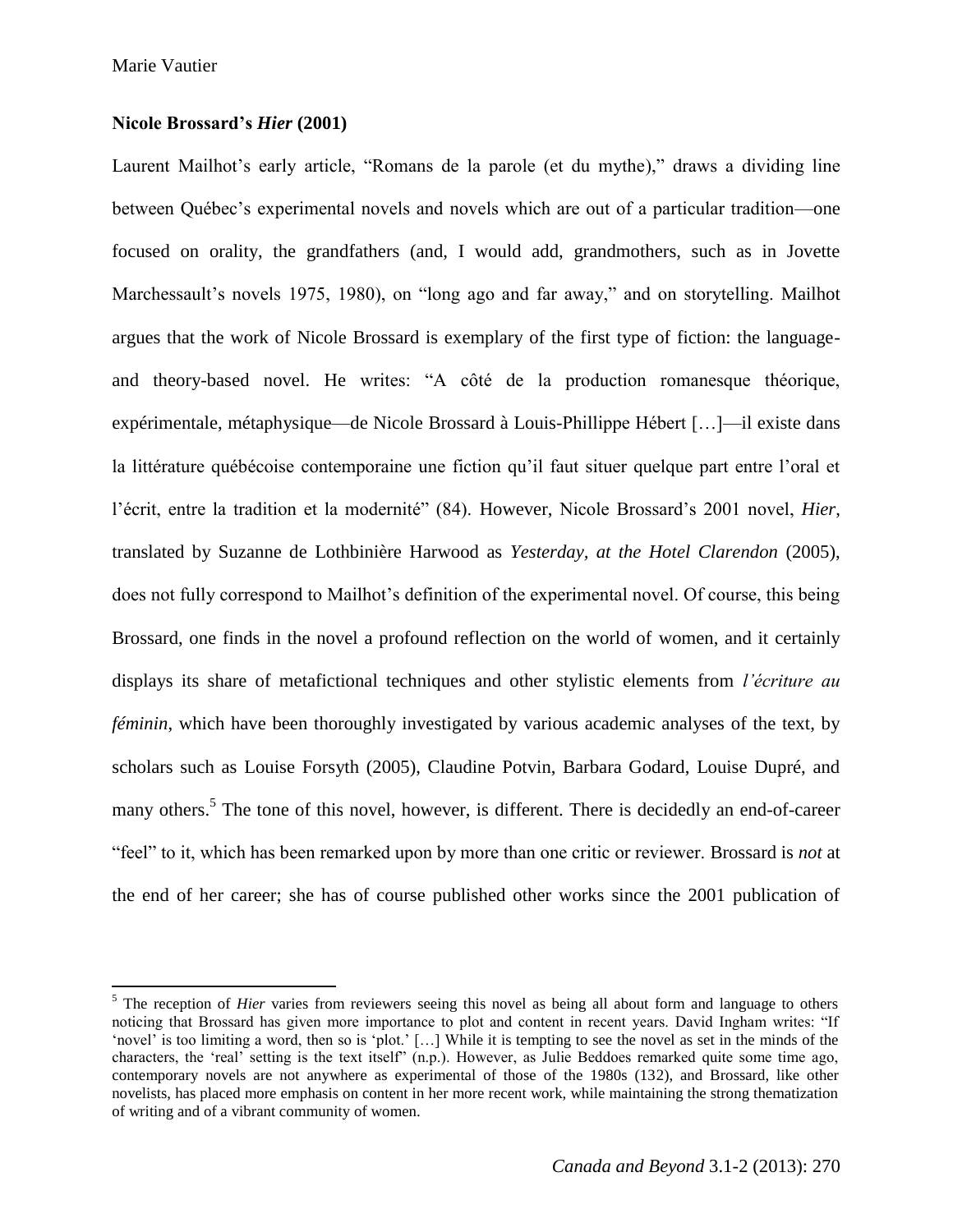*Hier*. 6 This novel begins a different exploration: despite its extensive investigation of form, the novel turns to content that highlights the treasure troves of the Old World.

As a cultural critic who focusses on the development of the imaginaries of the New World,<sup>7</sup> I was taken aback by the switch in gears in Brossard's focus. Many of her previous novels thematically highlight New World issues, as seen, for instance, in her love and exploration of the living entity that is the city of Montreal in *French Kiss*, or in her meditation on the desert and the limits of the possible in *Le Désert mauve.* Indeed, as Barbara Godard has pointed out, the greater part of *Le Désert mauve*, in the "real world" of the novel, is written and situated not in the American desert, but "under the cool northern light where Maude Laures performs an intralinguistic translation of Laure Angstelle's fiction and renders it as Mauve, the Horizon" (204). Brossard's poetry, formalist as it often is, also signals her interest in the New World. Her poem in the anthology *Paris/Québec*, entitled "The Palm Trees of the Luxembourg, portrays Paris as one element of the contemporary postcolonial imaginary of Québécois writing. In it we read: "a few steps away from here and from the Sorbonne/a garden *and the palm trees which I've come to believe are mine.*" (Bertrand 31; my emphasis). Although her writing is, according to Mailhot's binary division, of the European formalist type, her content, in my opinion, has been steadily focused on the territories explored by what Mailhot calls" "[les] romans de la parole et du mythe" (84)–that is to say: the New World. This novel, however, is different. Karen S. McPherson provides a succinct summary of Brossard's *Hier*:

*Hier* presents four women each with her own history and her own unfolding story and all struggling to situate themselves in relation to past losses. Simone Lambert, curator of the

<sup>6</sup> She has published, among other texts, *Musée de l'os et de l'eau* (Montréal: Éditions du Noroît, 2008); *La capture du sombre – roman* (Montréal: Leméac, 2007); *Cahier de roses & de civilisation* (Trois-Rivières : Éditions d'art Le Sabord, 2003). She will probably join the growing ranks of productive senior women writers, like the prolific P.D. James, who at 92 published a pastiche of Jane Austen's *Pride and Prejudice,* entitled *Death Comes to Pemberly*  (Toronto: Alfred A. Knopf Canada, 2011).<br><sup>7</sup> For an overview of this field, see for instance Bouchard 2001; Jordan 1994; Turner 1995 and Vautier 1998, 2007,

<sup>2009.</sup>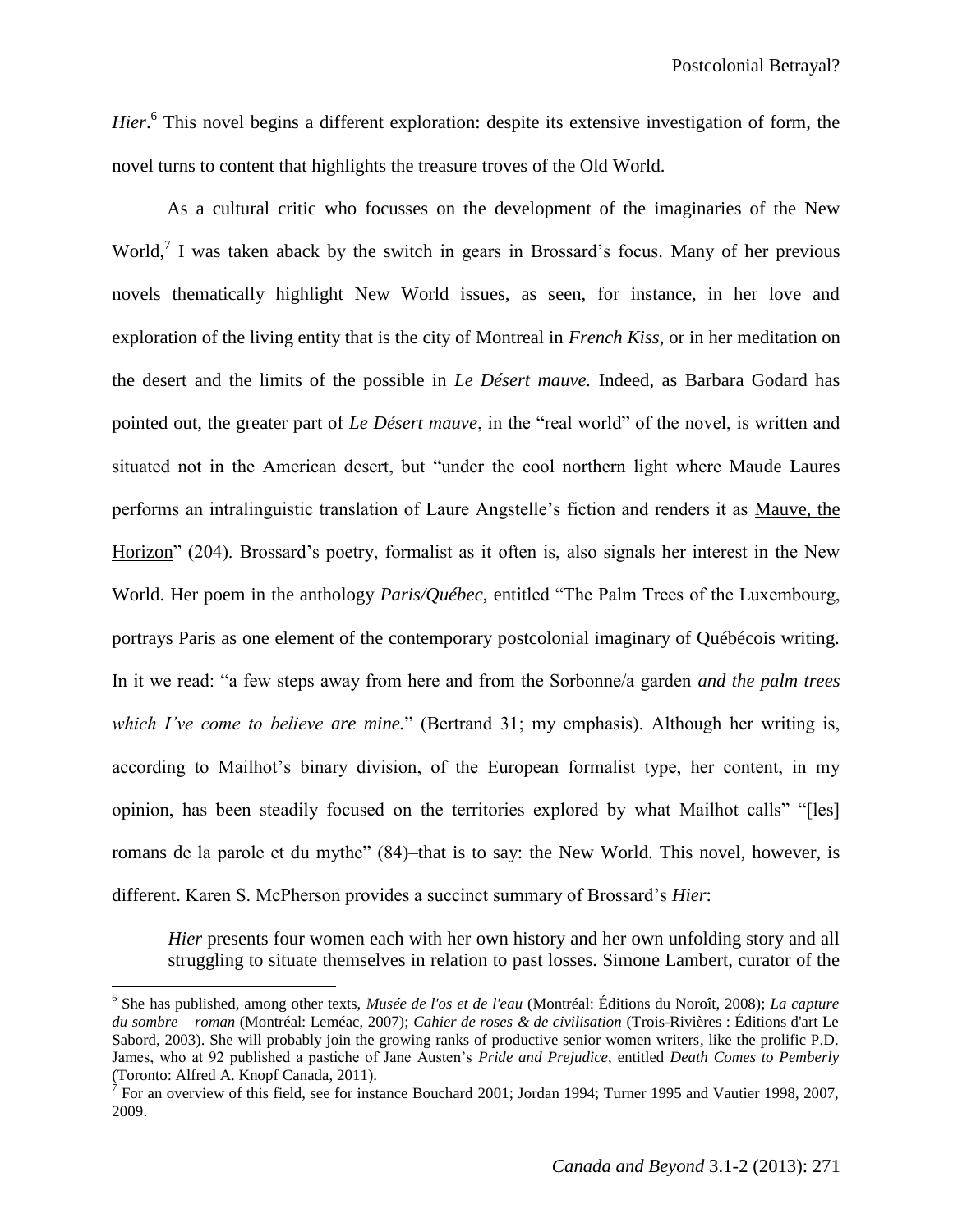Musée de la Civilisation du Quebec, is haunted by the death of her lover Alice and by the departure and loss of her daughter Lorraine; Saskatchewan novelist Carla Carlson comes to Quebec to write the stories of loss she has inherited from each of her parents; Simone's granddaughter Axelle Carnaval—through her scientific work in gene manipulation seeks a way to deal with the loss of her parents; and the narrator *Je*, who works for Simone and whose job is to write the explanatory texts that accompany the museum exhibits, has been a compulsive note-taker and journal-writer since the recent death of her mother. (56)

This novel disparages multiple cultural aspects of the New World, especially the New World that is centered on Québec, to celebrate the cultural bank of masterpieces that the European Old World offers. Its strong didactic focus is on Old World paintings and significant sites, particularly cities such as Venice, which are invested with a high cultural "gloss." McPherson notes that in this novel, "the emphasis seems to have shifted significantly towards connections to the past—an emphasis thematically evident in abundant references to museums, journals, ruins, relics, grandmothers, uncovered texts" (55-6).<sup>8</sup> The past that is venerated in *Hier*—and the word is not too strong—is the European one, as the novel repeatedly denigrates aspects of Québécois culture. For instance, the character of the Saskatchewan writer says: "je meurs par en dedans en regardant *ton* fleuve, en écoutant les chansons de *ta* Diane Dufresne et les poèmes de *ton* Gaston Miron. Et ce fou d'Hubert Aquin que tu me demandes de lire" (*Hier* 65).<sup>9</sup> One of the characters, Simone Lambert's colleague, Fabrice, is exemplary of this focus. Described as "lui qui respire si mal dans sa propre culture"  $(17)^{10}$  he strongly dislikes the artifacts which represent the past of the New World in Québec, which he dismisses as "tous ces éclats de deuil qui nous hantent au nom de la civilisation […] nous vivons entourés de collections de flèches, de crucifix, de chapelets, de ciboires, de berceuses. Ca me rend fou"  $(17-18)$ .<sup>11</sup> These particular artifacts, of

 $\overline{a}$  $8$  Indeed, Claudine Potvin has explored the text as museum in several of Brossard's latest works (2005).

<sup>9</sup> "I'm dying inside, looking at *your* river, listening to the songs of *your* Diane Dufresne and the poems of *your* Gaston Miron. And that crazy Hubert Aquin you want me to read" (*Yesterday* 40).

<sup>&</sup>lt;sup>10</sup> a "man who has such difficulty breathing in his own culture" (*Yesterday* 12).

<sup>&</sup>lt;sup>11</sup> "all these fragments of mourning haunting us in the name of civilization [...] We've been living among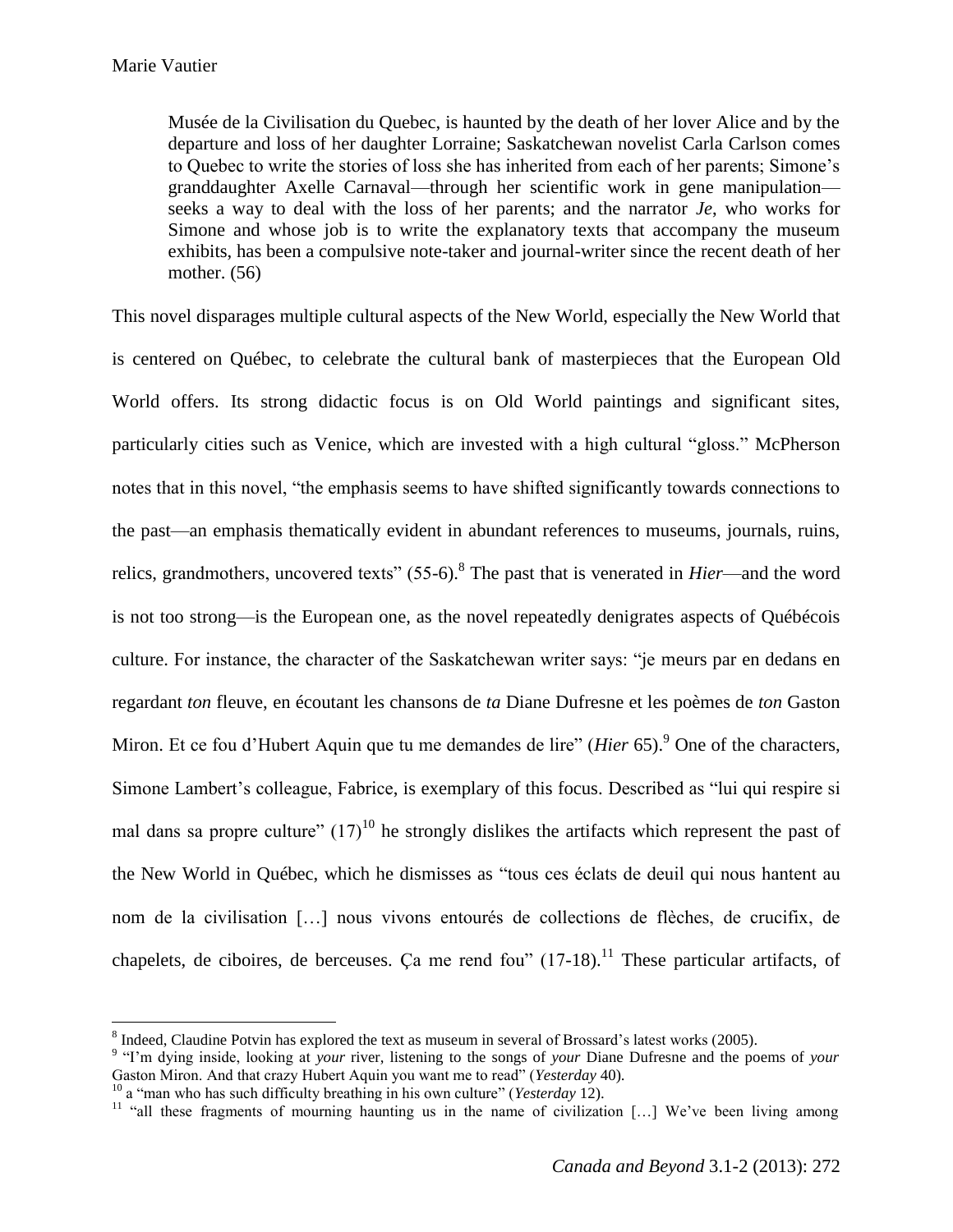course, apply to Quebec's *peuples autochtones*, to its Catholic heritage and to its tradition of storytelling.

Fabrice, a sophisticated charmer, revels in Old World treasures, and he persuades Simone Lambert to go to the Venice Biennale by seductively enumerating the unchanging beauty of its host city. Simone Lambert, although she does not easily tolerate Fabrice's criticism of Quebec City and its past, also expresses, elsewhere in the text, the great need she has had to head for "uncharted territory," (*Yesterday* 24)<sup>12</sup>: to "aller vers des villes anciennes comme si elle avait compris que seuls les vestiges du passé pourraient allumer en elle un vivre au present vertigineux" (36).<sup>13</sup> And, indeed, freed from personal responsibilities because her unknown granddaughter has cancelled her expected visit, Simone Lambert goes directly to Italy:

Sans hésiter, Simone Lambert s'est dirigée vers l'embarcadère […] Les siècles défilent. Jusqu'à ce que le bateau accoste, Simone aura marché coude à coude avec les artistes et les savants de la Renaissance. Oubliant la condamnation qui pèse sur son sexe, elle aura fait preuve d'esprit en chacun de ses échanges imaginaires avec les marchands, les militaires et les hommes de Dieu.  $(123-4)^{14}$ 

This quotation makes a link between the fifth woman of the novel, Mère Marie de l'Incarnation, and the three mature characters in *Hier*, all of whom, as Louise Dupré argues, "represent versants of the same woman, a contemporary woman who questions herself in order to rethink civilization's values" (92). It ties the idea of flouting the life sentence of her sex, that of motherhood and family responsibilities, with freedom and culture.

collections of arrows, crucifixes, rosary beads, ciboria, rocking chairs for […] years. It drives me crazy" (*Yesterday*  12-13).

<sup>12</sup> "viv[re] à perte de vue dans l'inédit," (*Hier* 36).

<sup>&</sup>lt;sup>13</sup> "turn toward ancient cities as if having understood that only the remains of the past could ignite in her a vertiginous sense of being alive in the present" (*Yesterday* 24).

<sup>14</sup> "Without any hesitation, Simone Lambert heads for the *embarcadero* […] Centuries fly by. Before the boat docks, Simone will have walked elbow to elbow with Renaissance artists and scholars. Flouting the life sentence weighing on her sex, she will have demonstrated cleverness during each one of her imaginary exchanges with merchants, military men and men of God." (*Yesterday* 78).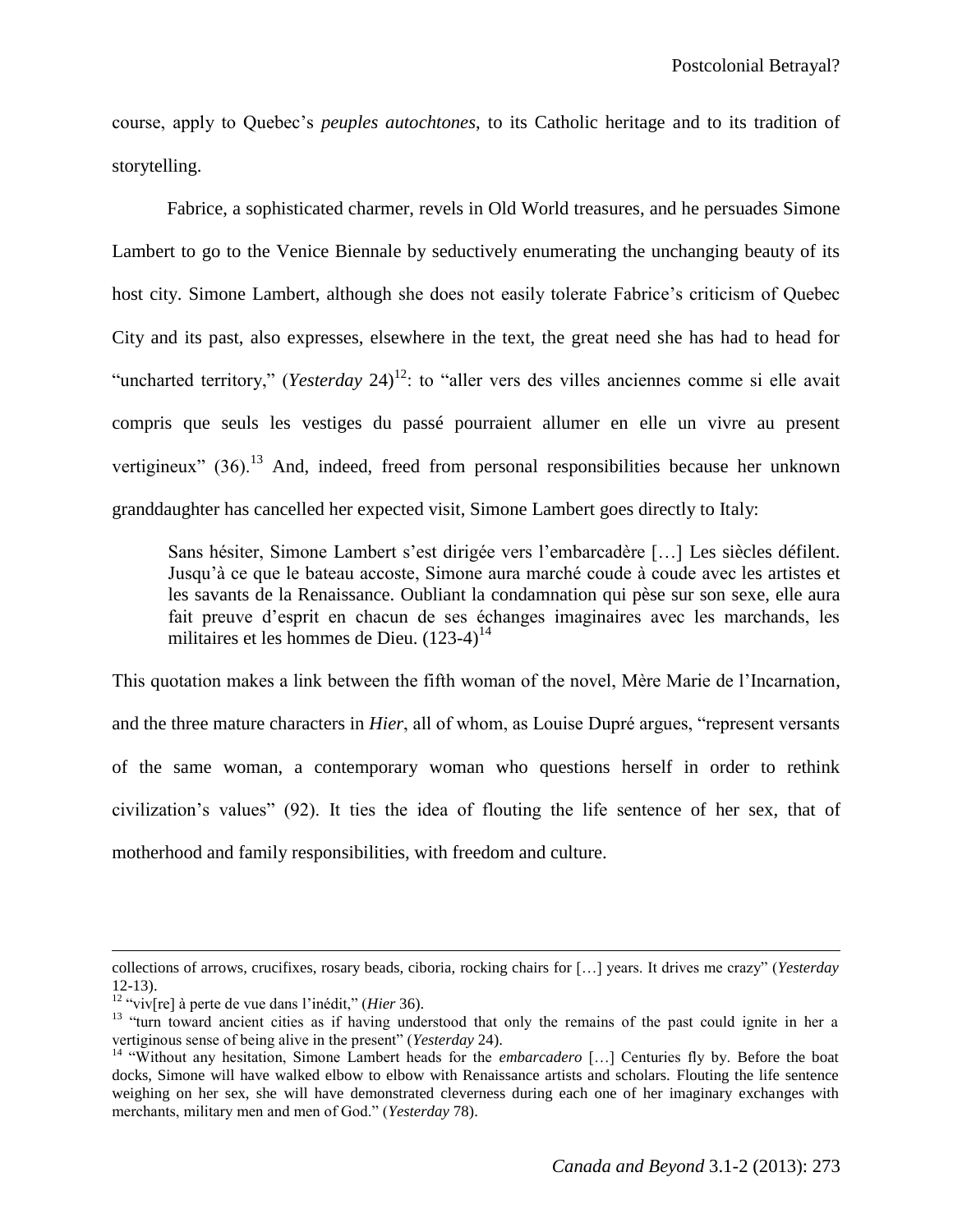Marie de l'Incarnation, one of the first European female settlers of the French New World, chose to liberate herself, of course, from that very life sentence. In *Hier* there are several intertextual references to this nun, Marie Guyart, who spent the greater part of her life in the New World as Mère Marie de l'Incarnation, the founder of the Ursuline Convent in Québec City in 1632.<sup>15</sup> As Joyce Marshall explains in her introduction to *Word From New France,* Guyart married—reluctantly—at 18, was a widow at 20, and then lived with family members in her home city of Tours. Working in her sister and brother-in-law's river transportation enterprise, Guyart rapidly rose to a position of great responsibility within the business, dealing on a regular basis on the river docks at Tours, with "les marchands, les militaires et les hommes de Dieu" (*Hier* 124). <sup>16</sup> This successful businesswoman chose to become a nun in the Ursuline order, and then chose to abandon her son Claude to go to Canada, imbued as she was with the fervour and the determination that characterized the French Catholic Counter Reformation. In the thousands of letters she wrote from her cloistered convent in Québec City to this abandoned son whom she was never to see again, she frequently relived the anguish of their separation and the strong impulse which motivated her to leave.

Marie de l'Incarnation is introduced near the beginning of *Hier*:

Assise devant la grande fenêtre de son appartement qui donne sur le fleuve, Simone Lambert relit pour la quatrième fois en vingt ans la correspondance de Marie de l'Incarnation. Tous les cinq ans, elle se replonge dans le quotidien de la Nouvelle-France autour de cette femme qui plus que tout l'intrigue. À chaque lecture elle essaie de départager ce qui appartient à la femme, à la France, au XVIIe siècle, au hasard d'une vie comme cette liberté qui lui fut redonnée deux ans à peine après son mariage. Simon

<sup>15</sup> Along with Lambert, Carla Carlson "répond qu'il y a belle lurette qu'elle lit Marie de l'Incarnation" (*Hier* 107 ) [states that she has "been reading Marie de l'Incarnation" (*Yesterda*y 66)]. Simone Lambert lives on "rue de Bernières" (*Hier* 22; *Yesterday* 16), named after the putative husband of the Ursulines' primary benefactor, Madame Marie-Madeleine de la Peltrie: Jean de Bernières. De Bernières became the order's financial factorum in France, collecting the thousands of *livres* that Marie de l'Incarnation's correspondence solicited with success, to aid with her work in Québec City.

<sup>16</sup> "merchants, military men and men of God" (*Yesterday* 78)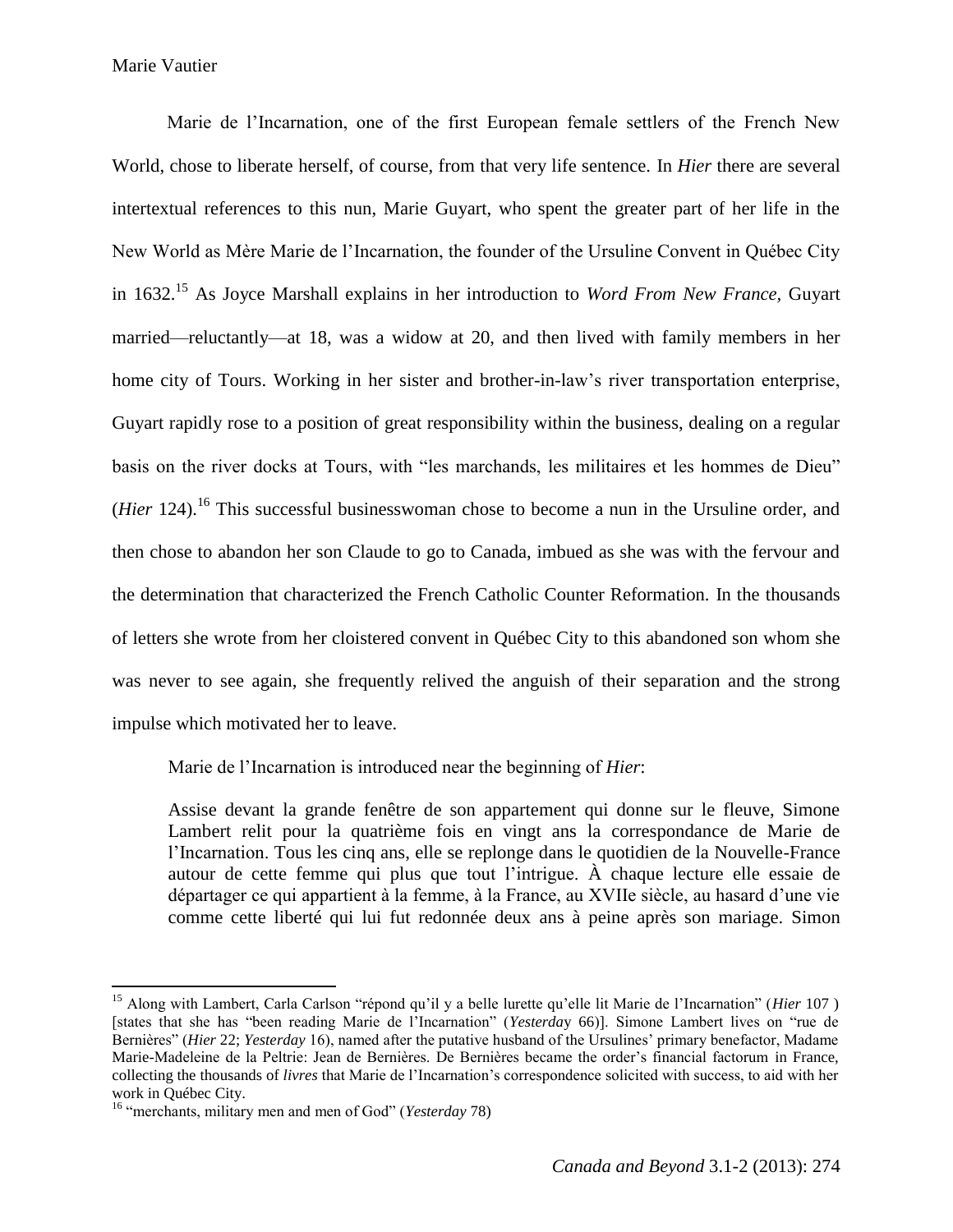Lambert a toujours aimé les livres autobiographiques et la lecture de la correspondance des grands et ce monde et des femmes qui en constituent le cœur.  $(21)^{17}$ 

Even before Marie de l'Incarnation makes her initial appearance, the reader has been prepared for the theme which she embodies: on the first page, the narrator states that she cannot explain "l'amour d'une mère pour ses enfants"  $(12)$ ;<sup>18</sup> she then mentions, almost in passing, "[les] enfants errants que l'on voit dans les films de guerre [et] leurs mères, […] leurs yeux fous quand elles viennent de comprendre qu'elles ne les reverront plus"  $(13)$ .<sup>19</sup> The text abounds with women who do not have children, who have been deprived of their children, or who have chosen to live without their children—Marie de l'Incarnation and Simone Lambert being foremost among them.<sup>20</sup> Alice Parker has pointed out that in this novel, "[as] in other works, Brossard distances herself from traditional narrative techniques, eschewing causality and linearity. [Here] we find ourselves in a mythic dimension, with characters who, like the gods, speak in riddles, prophetically, for our instruction" (77). *Hier* ties the freedom of being childless or child-deprived to the desire (another strong motivator of Brossard's work) to collect those moments of special significance: those moments of "transcendental experience" (Morgan 204) that take us, as Parker says in a very different context, out of "the material realm" and into the "primal mystery" (75).

<sup>&</sup>lt;sup>17</sup> "Sitting in front of the big window of her river-view apartment, Simone Lambert is reading the correspondence of Marie de l'Incarnation for the fourth time in twenty years. Every five years she immerses herself in ordinary life as it was lived in New France around this woman who captivates her more than anything. With every rereading she tries to sort out what belongs to the woman, to France, to the seventeenth century, to the random circumstances of a life, such as the freedom this woman recovered barely two years after marrying. Simone Lambert has always enjoyed autobiographies, enjoyed reading the correspondence of the world's great men and of the women who make up its core" (*Yesterday* 15). In a non-fictional passage, Brossard writes: "We forget too easily how marvelous it is to be able to choose the men and women of other centuries with whom we wish to pursue a conversation. Literature and books make it possible for us to converse with those with whom it seems to us we have things to share, to discuss" ("Fragments" 28). Jean-Daniel Lafond's ONF film on Marie Guyart, *Folle de Dieu,* starring the renowned Marie Tifo in the title role, appeared in 2008. In *Hier*, Brossard mentions "les fous de Dieu" (101) of past centuries ("fools for God," *Yesterday*, 63).

<sup>18</sup> "a mother's love for her children" (*Yesterday* 9).

<sup>&</sup>lt;sup>19</sup> "wandering children seen in war movies [and] their mothers, their crazed eyes when they've just grasped the fact that they will never see them again" (*Yesterday* 10).

<sup>20</sup> Ceri Morgan, discussing the construction of a "feminine family tree" in Anne Hébert's *Le premier jardin* (1988), proposes that "*Hier* offers us the more mystical, but nevertheless still practical, maternal figure of Marie de l'Incarnation" (202). Obviously, I do not read this figure as an embodiment of the maternal, at least not in the traditional acceptation of the term.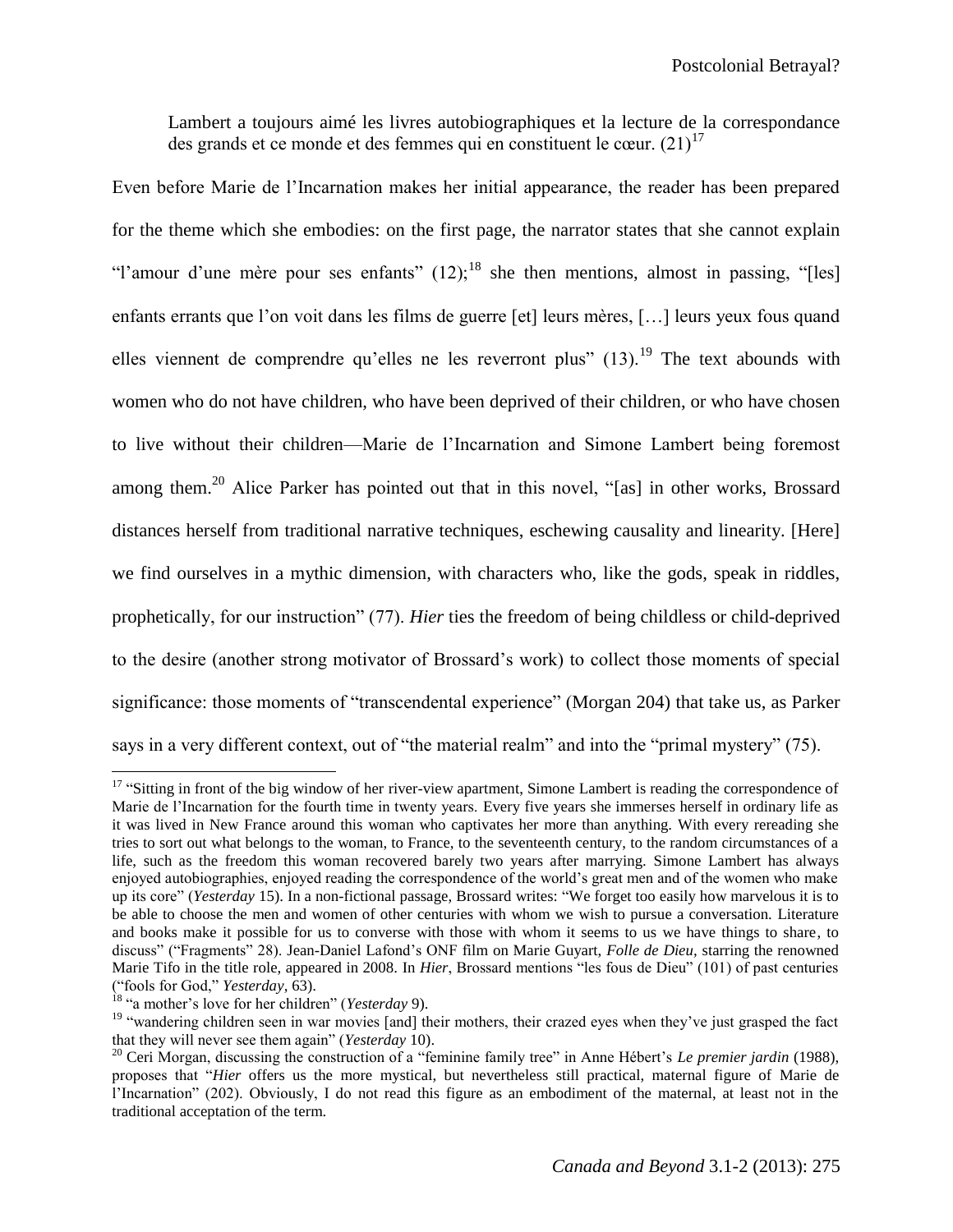$\overline{\phantom{a}}$ 

Louise Dupré's contrast between "novelists' novels" and "poets' novels" is useful here (85). She argues that by foregrounding women's voices in *Hier,* Brossard "always seeks to give witness to a vision of the subjective, personal world" (85). The characters are fascinated by one recurring "scene," that of the dying (not the death) of René Descartes, which is replayed in various ways throughout the text. As we read in *Hier*: "À lui seul, il représente toute une généalogie de penseurs, nouveaux et anciens, qui comme lui sont sur le point de souffler sur la chandelle brûlée à tout jamais par les deux bouts de la vie et de la mort »  $(316)$ .<sup>21</sup> McPherson notes that Descartes' *cogito ergo sum* is the "classic formula for defining identity" (61). But in the French tradition, it is also strongly associated with the concept of Cartesian rationality, out of which flows Western philosophy's proclivity for rational thought, logic, order and a bias for what is often presented as a masculine way of thinking. In *Hier,* Descartes and his rationality must give way to a composite of a mature woman who wishes to meditate upon the treasures of European civilisations, who wishes to revisit special places and feelings, including those provoked by the appreciation of art and of spirituality, and, in so doing, create a new myth of the middle-aged female intellectual appreciator of the *summa plus ultra* and of beauty.

In this light, we can understand the penultimate sentence of the novel: "Tant mieux si l'écriture permet de détourner le cours des choses et d'irriguer là où le cœur est sec et demandant" (*Hier* 346).<sup>22</sup> The Catholic Counter Reformation, of course, prized mysticism in its conception of spirituality. It is possible that this novel represents a fundamental shift in Brossard's focus: from political texts that detailed female sexual *jouissance* to a text that gives a much stronger emphasis to metaphysical moments played out against the memories of those

<sup>&</sup>lt;sup>21</sup> "Unto himself he represents a whole genealogy of thinkers, new and old, who like him are about to blow out the candle forever burnt at both ends by life and death" (*Yesterday* 204).

 $22$  "So, all the better that writing makes it possible to redirect the course of things and to irrigate where the heart is dry and demanding" (*Yesterday* 229).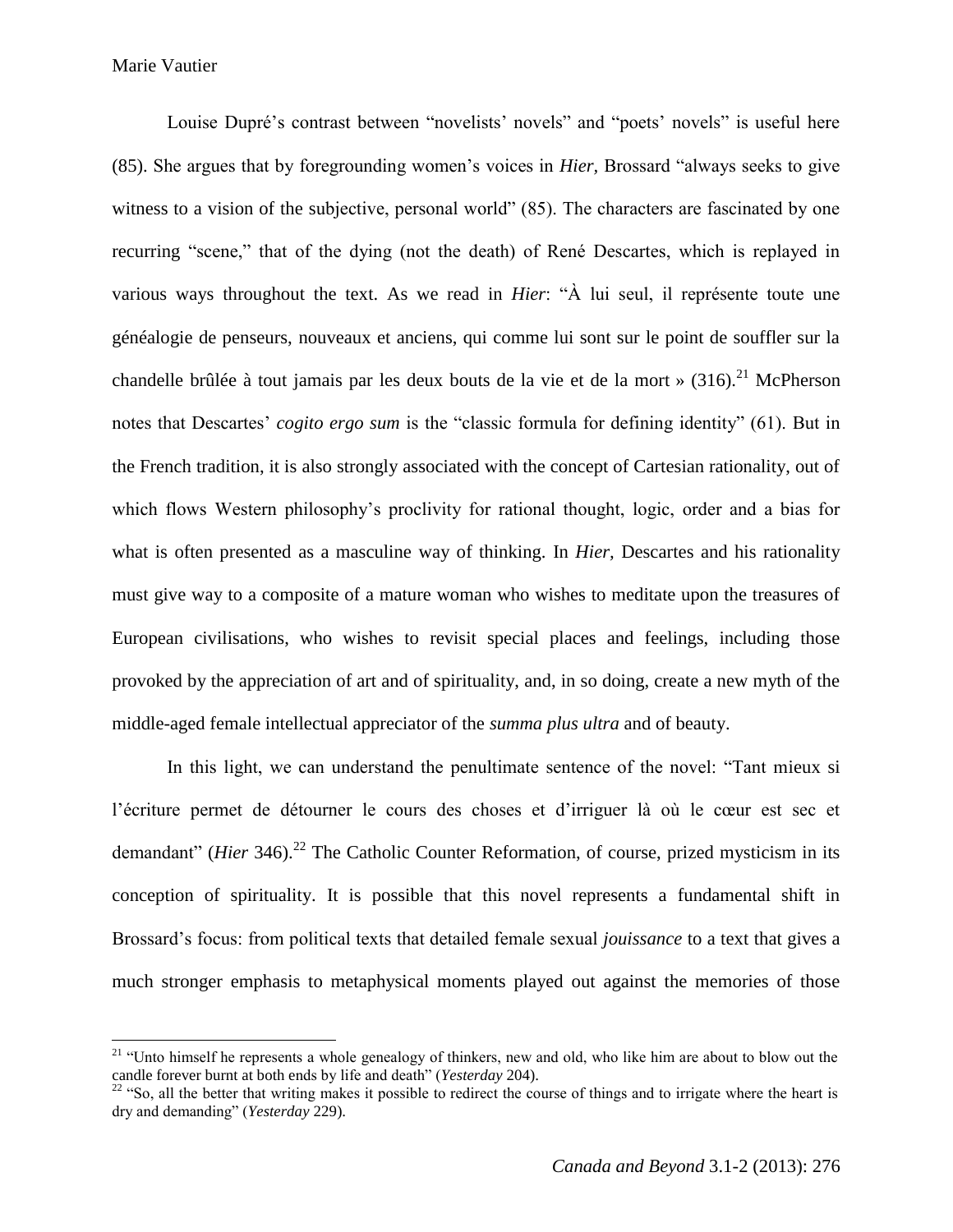physical experiences. As Morgan argues, "In *Hier*, this lesbian jouissance is found only in traces in the text" (203). Morgan cites one of the four women characters, the writer Carla Carson: "je rêve d'une génération qui serait portée sur le silence comme d'autres le sont sur le sexe" (*Hier* 325) and then writes: "The last part of the sentence seems to refer to Brossard's earlier work and, for me, adds to the poignancy of the novel, which displaces sexual desire from the centre of the narrative, with the only sexual activity that is explicitly occurring in the present being the masturbation carried out by Axelle, whose life is dominated by her work as a genetic scientist" (205). Decidedly, in this novel, Brossard is "pursu[ing] a conversation" (Brossard, "Fragments" 28) with those women associated with the mystical world, women whom we perhaps know from long-ago and partially forgotten Catholic-school teachings of the past, in order to turn to metaphysical experiences associated with art, culture, and spirituality.

This would explain the different "tone" of this novel, which combines the notions of cultural memories and the distant past with a very studied meditation on silence, and on great works of art and literature from the Western European tradition. In *Hier,* Marie de l'Incarnation is joined by the characters' discussion of another figure of a mystical female genealogy: the Virgin Mary. In this text, she is not discussed as a religious or as a maternal figure, but as the subject-matter of awe-inspiring art. This focus is found in a discussion between Simone Lambert and Fabrice, which begins with an explanation of why Caravaggio's *Death of the Virgin* "a fait scandale en 1601"  $(67)^{23}$  and then lists European paintings that focus on this scene: "Giotto en 1310, Hugo van der Goes en 1478, Albrecht Dürer en 1510, Nicolas Poussin en 1623, Carlo Maratta en 1686" (68). In this exchange which foregrounds love of women, literature, art and theatre, one character says: "à l'époque, il était interdit de peindre les saints sous les traits de personnes vivantes. On ne soupçonne pas aujourd'hui à quel point l'art était alors codé et

<sup>23</sup> "created a scandal in 1601" (*Yesterday* 41).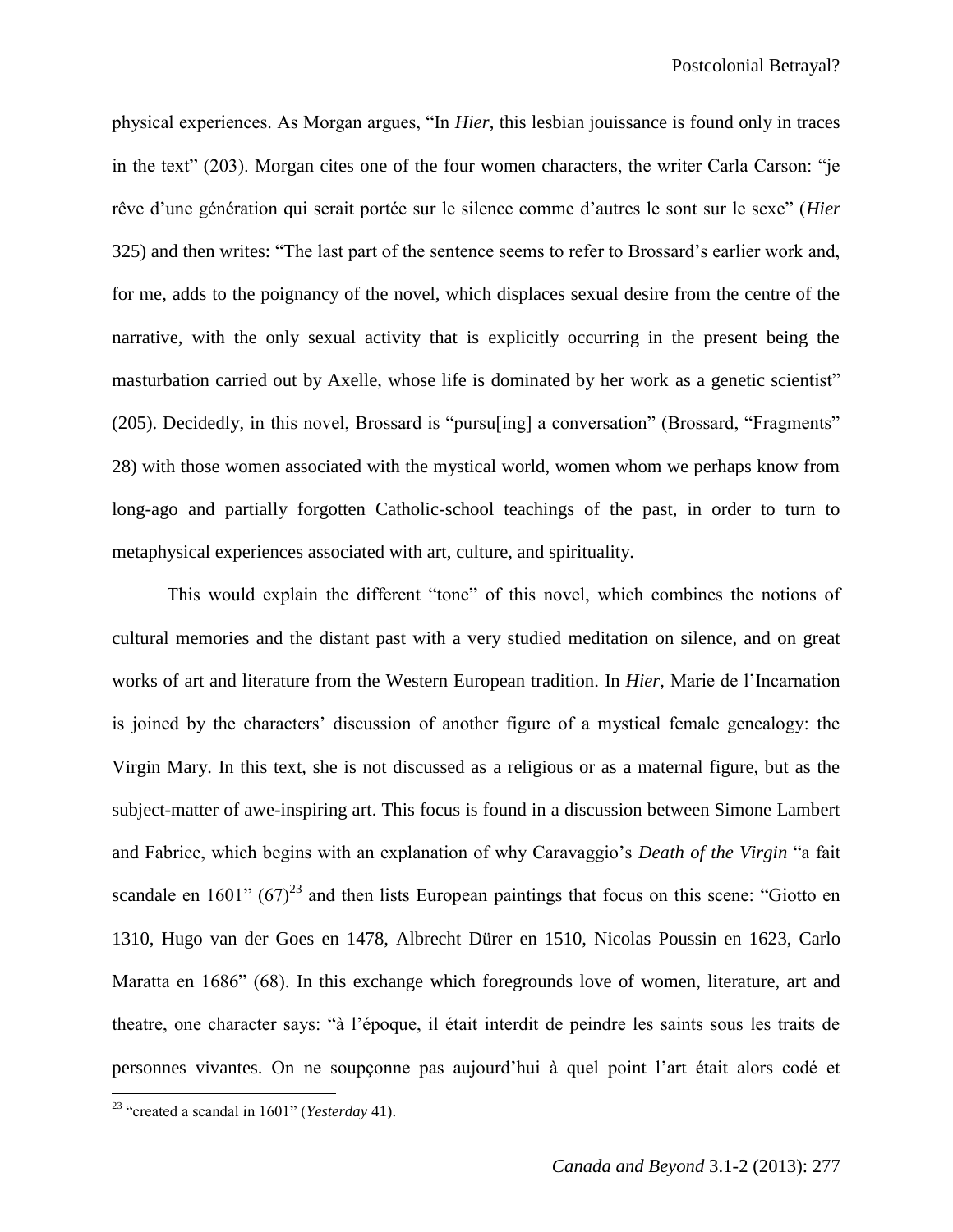$\overline{\phantom{a}}$ 

combien il était risqué de sortir des rangs. […] Savoir détecter une transgression, une anomalie, un clin d'œil fait partie intégrante de mon métier, de mon plaisir "  $(67-8)$ .<sup>24</sup> This innovative novel presents its readers with such an "anomalie;" its author is perhaps making a "clin d'oeil" in our direction as she explores a new shift in her usual concerns.

This different dimension in Brossard's impressive body of work may very well indicate a "turn" in the career of prominent women writers who first began writing in the 1960s (Brossard) or whose thematics are concerned with this same time-period (Schoemperlen). In her work on ideologies and identities in Québec women writers of the 1970s, Bénédicte Maugière noted the very strong "*fonction sociale* de la littérature au Québec" (3). However, times change, interests vary, maturation can bring other matters into focus. Brossard had long supported the notion of an "utopie feminine," but one anchored in *this* world. As Louise Forsyth argued in the 1980s:

Each of Brossard's works is a further step in her strategy to give form to women's reality and to achieve political goals through her writing […]. She has already accomplished major change in the Quebec political and socio-cultural scene […]. The aim of her activities as a writer and political activist is to establish her place, as a woman, at the centre of society's cultural and political space. ("Beyond" 169)

With this novel, however, Brossard turns somewhat away from *here—*this New World—and toward a double focus on mysticism and the artistic treasures of the (European) past. This fiction may well indicate a new exploration of these matters by the writers of her generation.

## **Schomperlen's** *Our Lady of the Lost and Found* **(2001)**

Diane Schoemperlen's *Our Lady of the Lost and Found,* also published in 2001, offers an interesting parallel to *Hier*. Schoemperlen is known for her poetic attention to the quotidian, the

<sup>&</sup>lt;sup>24</sup> "At the time it was forbidden to depict saints with the features of living persons. Today we have no idea how heavily coded art was back then and how risky it was to venture off the beaten path. […] Knowing how to detect a transgression, an anomaly, in a flash, is an integral part of my job, of my enjoyment" (*Yesterday* 41).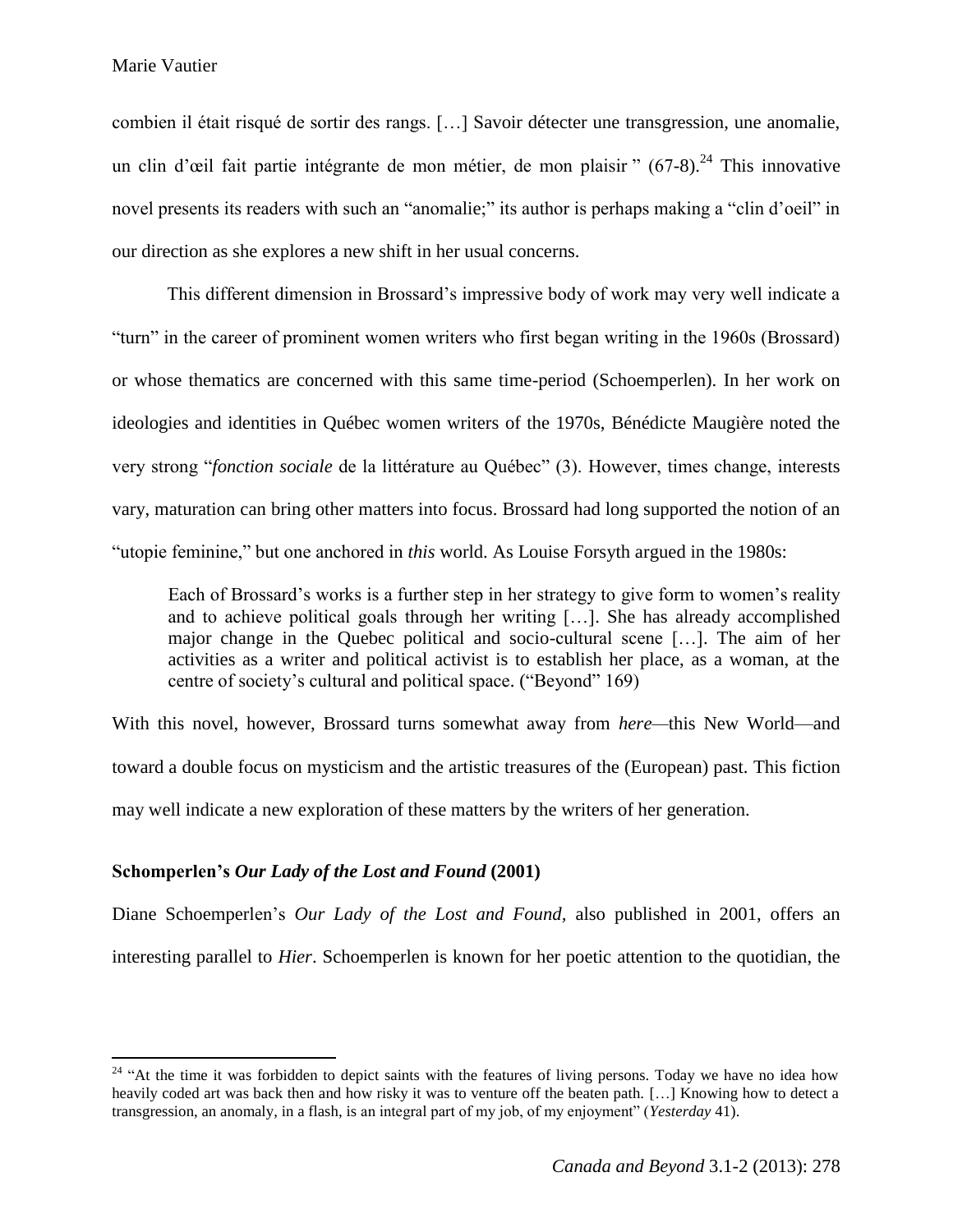ordinary, and the "details of daily life" (Hartley 182).<sup>25</sup> However, this reputation is not universal; Eva Tihanyi proposes that Schoemperlen's work "has been frequently hailed as innovative, experimental, unconventional." (n.p.). Like Brossard, Schoemperlen is interested in the writings of other women; in 1997, she edited *Vital Signs*, a collection of short stories by "new women writers in Canada." These selected stories often address questions of morality and ethics, as well as relationships between men and women.

In *Our Lady*, a narrator/writer offers a detailed self-portrait of her situation in the world: a woman in her mid-forties, of average height and weight, a writer who has never been married, and who lives alone in her own home. The unnamed narrator hints at the concept of solidarity with other women, although this theme is not as strongly foregrounded as it is in much of Brossard's work. She writes: "I do not long to be young again, nor am I especially afraid of growing old. These days I am looking at the lines in other women's faces and finding them beautiful" (12). The first pages describe the "ordinariness" of the narrator's days, as she begins to write another novel. However, hints are everywhere that something extraordinary will happen, and indeed, the Virgin Mary makes her appearance in the narrator's home in the third chapter, arriving casually, as an unknown neighbor might visit. In retrospect, however, the narrator states that she had seen portents of the arrival without understanding their import. The novel then alternates between describing the daily activities in which "Mary" and the narrator engage during the week: making breakfasts, going to the Mall, cooking—being around the house—and stories of other Marian apparitions. Interspersed among these activities is a discussion of the science versus art debate, which in Schoemperlen's work, is based on an investigation of Heisenberg's

 $25$  See for instance Santarossa 2001; Hartley 2001; and Wilson 1990.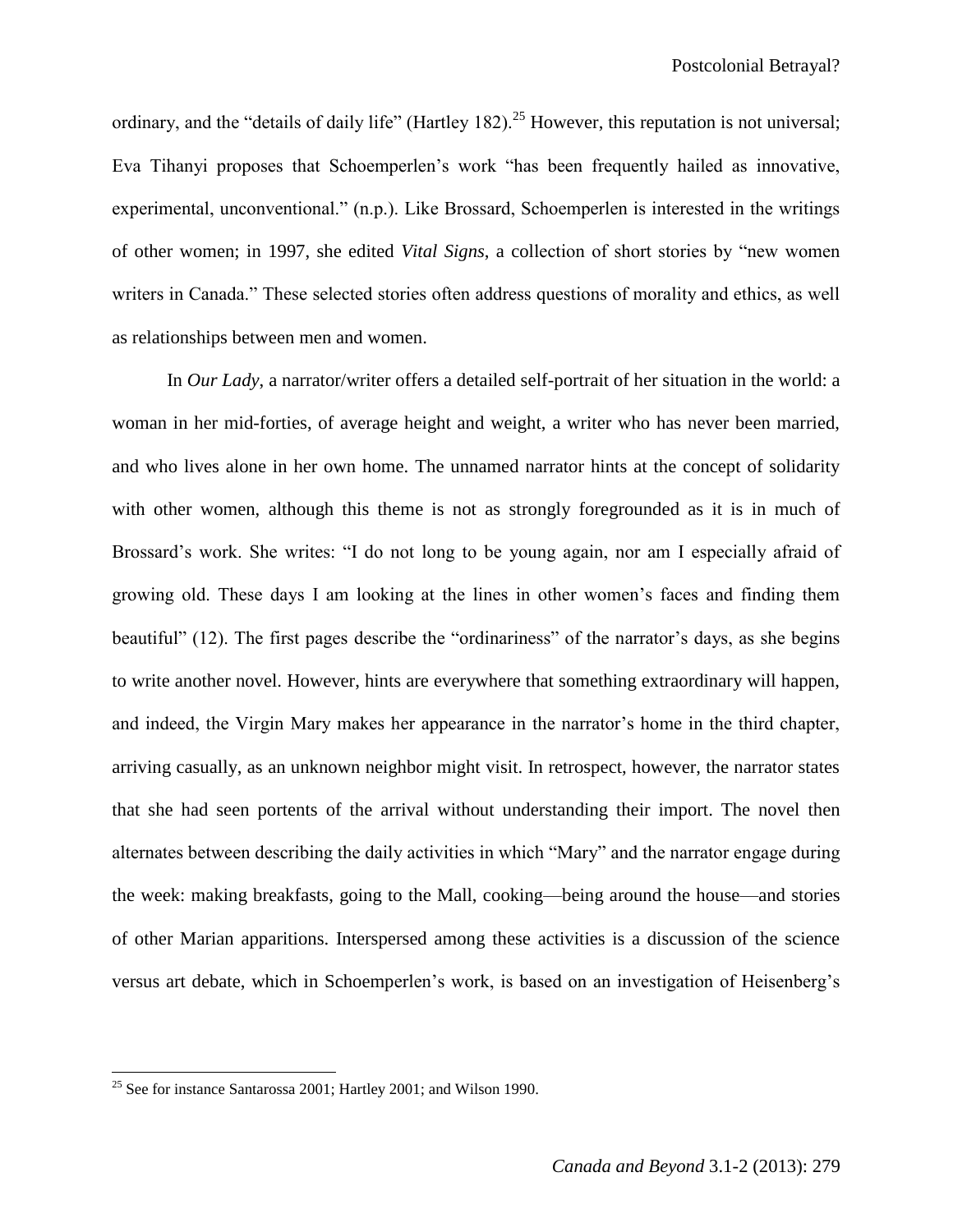$\overline{\phantom{a}}$ 

uncertainty principle.<sup>26</sup> The narrator sums up it succinctly: "Heisenberg's principle means that when any system is observed, the observer necessarily exchanges energy with that system and thereby changes its original properties" (*Our Lady* 235). She goes on to say: "I am no scientist but I can see how the uncertainty principle effectively made the idea of complete objectivity impossible and how the irrefutability of facts has been cast into question ever since" (235). Heisenberg's theory was more revolutionary during the heyday of historiographical questionings and literary postmodernism in the 1980s than it is today. At times, the novel's investigation of this principle's rapport with the story/history debate feels somewhat dated, although that statement does not apply to the explanatory gloss the narrator provides of the concept by describing a Western male anthropologist's observation of a clitoridectomy (female genital mutilation, FGM) in Africa. The satiric thrust of this long passage underlines the general lack of knowledge of women's history in our contemporary world, while providing a great many facts about FGM at the same time:

The anthropologist knows that although FGM is usually thought of (if it is thought of at all) as a primitive ritual once performed in certain barbaric Third World countries, it is none of these things. It is still a current practice in twenty-six African countries, as well as in parts of Asia and the Middle East. […] The anthropologist has also read that the last recorded clitoridectomy performed in the United States took place in 1948. It was performed on a five-year-old girl as a cure for excessive masturbation. The anthropologist has not found this fact in any of the standard history textbooks written by men. It appears only in a book of women's history, as if it were just another one of those marginal topics gathered under the umbrella of the phrase "Women's Issues." You know, all those little things that women worry their pretty little heads about: cellulite, stretch marks, wrinkles, facial hair, housework, child care, equality, breast cancer, rape. (236-7)

In keeping with the Catholic focus of the novel, the passage concludes with a satiric mention of one of Caravaggio's paintings, and a remark in passing that the thorns used on the girl

<sup>26</sup> In "Author's Notes," the author states that a 1997 article by Merilyn Simonds in *Brick* about the "fiction/nonfiction continuum" led to her exploration of this concept (342). Brossard's discussion of the science versus art dichotomy in *Hier* is developed in the many scenes that involve the dying of Descartes, as well as by Axel Carnaval's scientific work on gene manipulation.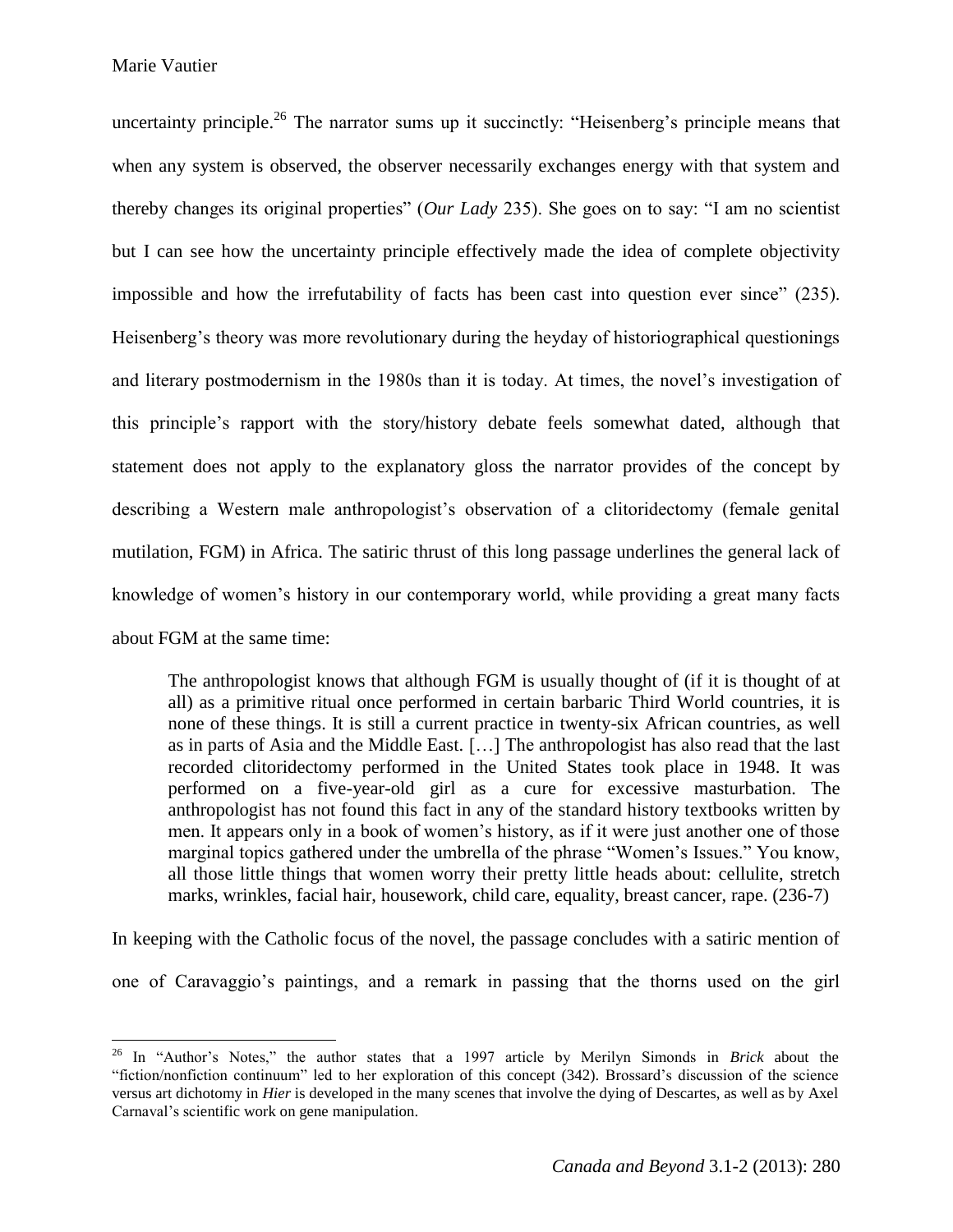undergoing the clitoridectomy are from the same type of tree as those used in the building of the Ark of the Covenant. This pointed meditation on Heisenberg's uncertainty principle, and other similar meditations scattered throughout the novel, allows the narrator to engage with the science/art debate, and to present the "ordinariness" of Mary's visit(ation) as a bridge between worlds. Mary, a holy entity, by her presence alone, intervenes in the ordinary days of the narrator and thereby changes the internal focus and the worldview of her hostess.

The strong didacticism is both novels is centered partly on works of religious art from Western European civilization. As in *Hier,* the narrator of *Our Lady* revisits art which takes its subject from the Virgin Mary: *The Annunciation* by Fra Angelico; *Virgin and Child* by Jean Fouquet; *Glorification of the Virgin* by Geertgen tot Sint Jans; *Mater Dolorosa* by El Greco, and toward the end of the text, in the context of a discussion of postmodern indeterminacy, *The Madonna of Port Llagat* by Salvador Dali. Mainly, however, numerous stories of Marian visitations constitute the main didactic thrust of the novel: "Our Lady of Czestochowa" in Poland (149); "Our Lady of Good Counsel" in Italy (154); "Our Lady of La Salette" in France (256). Interspersed with these stories are reflections on the relationship between history/reality and fiction, signaled by epigraphs such as this one from Brian Morton: "The world, the human world, is bound together not by protons and electrons, but by stories" (*Starting Out in the Evening* 185; cited in Schoemperlen, "History (3)," *Our Lady* 143). The fictional Mary is often the teller of the tale, and her wry and sardonic wit provides one of the pleasures of reading this novel.

As the week progresses, the narrator begins to tell her visitor the story of her own life. In a similar vein to Brossard's text, the middle-aged narrator reviews her life in terms of loss: "It took me even longer to understand that, once you have reached a certain age, you can no longer suffer one loss at a time, that loss is cumulative and, with each new experience of it, all your old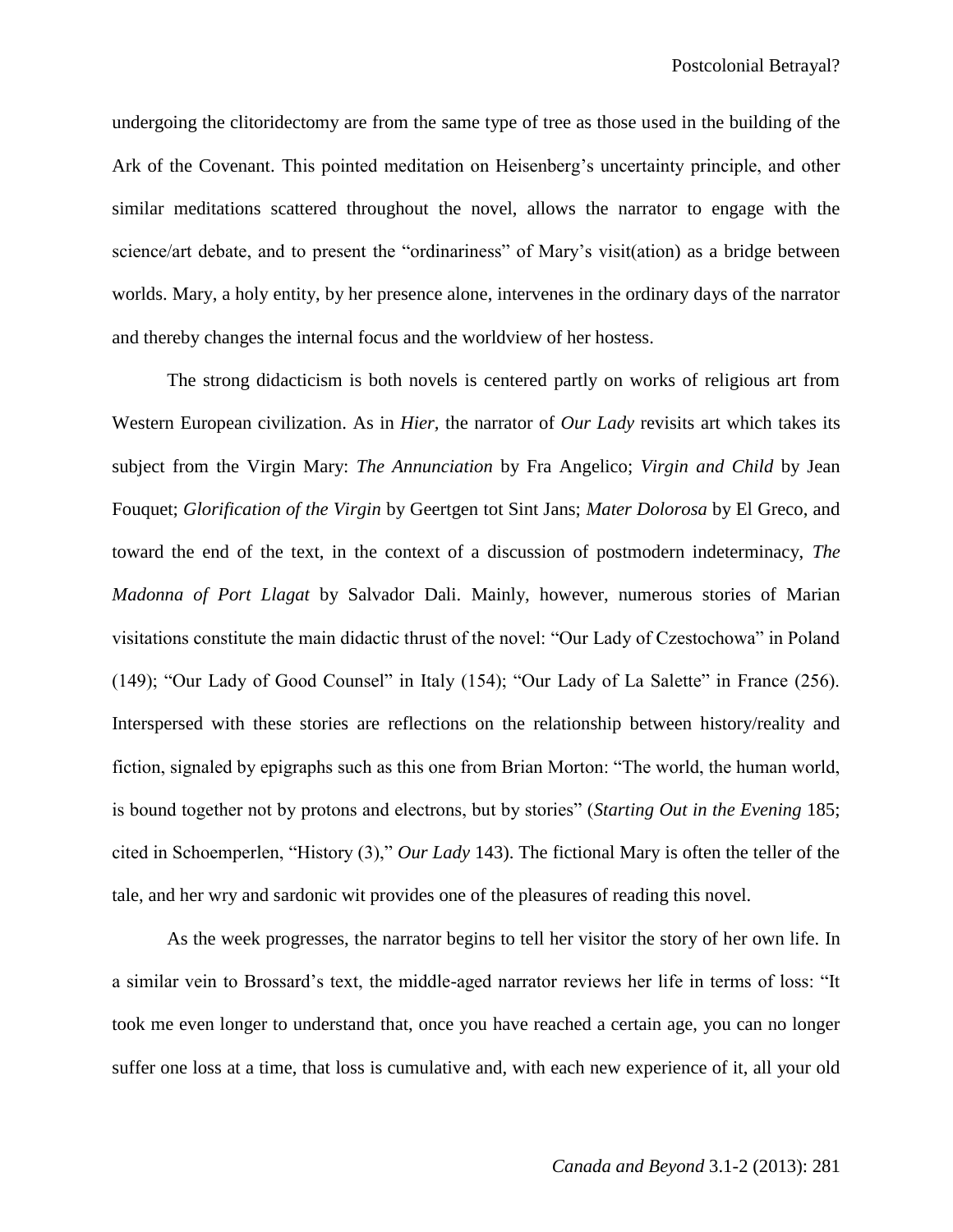Marie Vautier

l

losses will join forces and come back *en masse* to haunt you" (*Our Lady* 287). Her losses revolve around love and men, and the fact that, as she says, "I have come now to the place in my life where I have to admit that it is not going to turn out the way I had assumed it would. I am not going to get married, have children, and live happily ever after in all the traditional ways"  $(320)^{27}$ . It is the presence of the divine in the home, the presence of Mary, which has brought her to this slow realization of her personal situation: "Now I understand that it is time I stopped telling the story of my life only in terms of the men I have loved, lost or found or both" (326). Noting that her own "penchant for order and clarity does not happily or easily admit the contradictions and the opposites within [herself]" (326), the narrator says: "Perhaps it is some subliminal collective nostalgia for the good old days of Plato and Heraclitus (before Einstein and relativity, Heisenberg and uncertainty, quantum physics and chaos theory) that keeps us stuck in the resolute land of opposites" (327). The narrator then proposes that it is "time now to venture out of the comforting land of either/or and travel into the uncertain territory of both/and. Time to realize that irony is not cynicism, paradox is not chaos, and prayer is not wishful thinking. Time to accept the possibility that these, irony, paradox, and prayer, are the still points, the thin places, the perfect quantum qualities" (327). The novel ends with the departure of Mary, who leaves as quietly as she had arrived, but who leaves behind a statue of herself to keep the narrator company as she metafictionally finishes her open-ended text.

The tone of this novel is quite different from Brossard's *Hier*. It echoes that of minimalist fiction.<sup>28</sup> There is no sense of ecstasy, nor a desire for compelling experiences in this novel; the

 $27$  As Susan Elmslie writes, the "pitfalls of romantic relationships are common to Schoemperlen's characters"  $(1040)$ .

 $^{28}$  See Robert R. Wilson, who argues that Schoemperlen's fictional world (several years prior to the publication of *Our Lady*) "lacks spectacular events and transcendental themes. [...] Loss is a recurring theme [in her work] but it occurs on the level of daily desire and frustration. It happens in the relationships between men and women, not in history" (n.p.).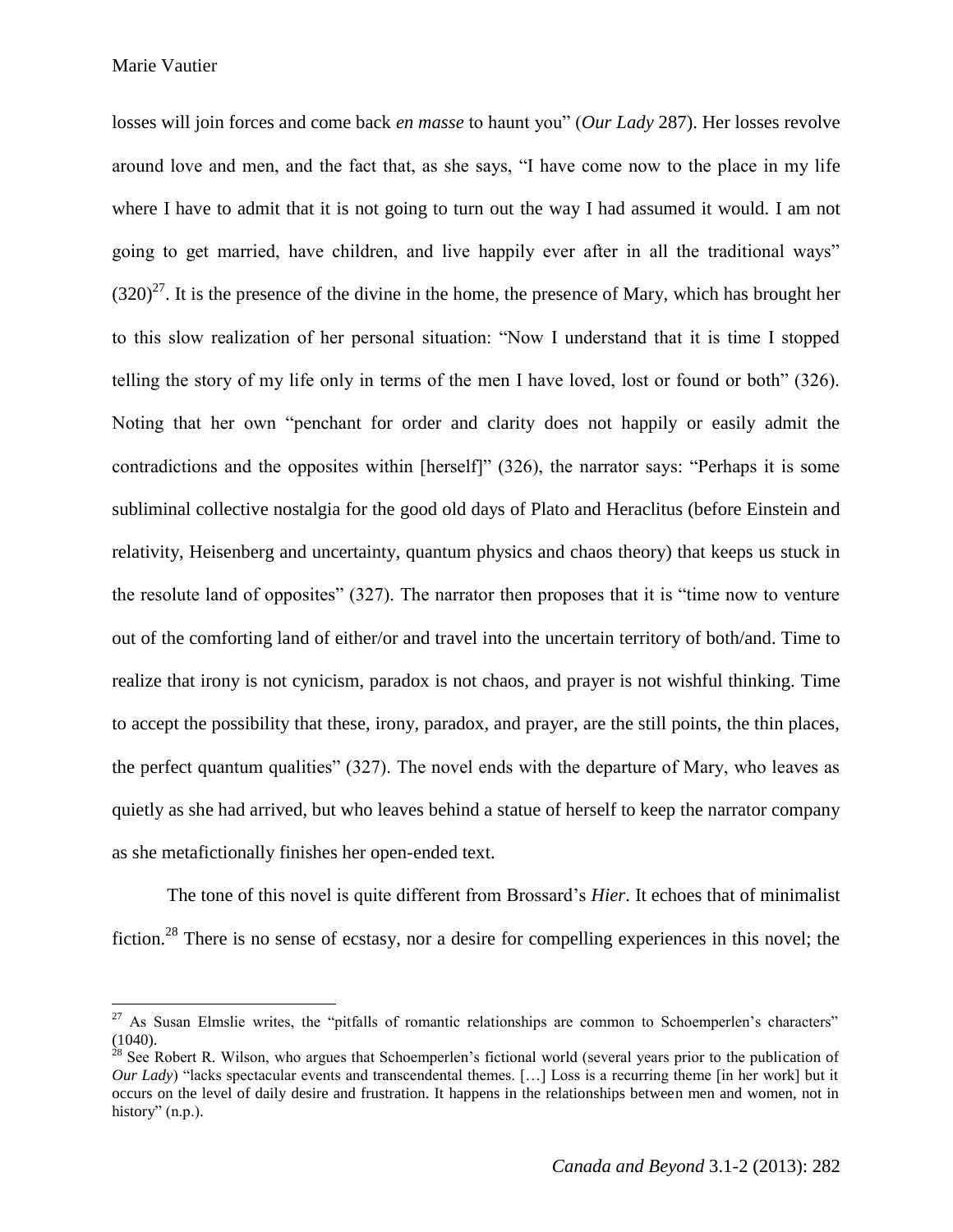narrator employs a measured prose throughout. And yet, faced with the turmoil of the postmodern world, this narrator explores that other world, the world of miracles, Marian apparitions and the thin place to which the act of writing takes one. In an interview, Diane Schoemperlen agrees that this novel is her "spiritual autobiography" (Santarossa n.p.). I find it interesting that two twenty-first novels highlight mystical women of our cultural pasts and Old World religious art in their discussion of loss, writing and significant experiences.

### **Conclusion**

In her contribution to the collection *Spiritual Questions for the Twenty-First Century*, Edwina Gateley reflects at length on "the loss experienced by vast numbers of people [that] leaves a deep vacuum" and that we are "shedding, inexorably and irretrievably, images and symbols […] that have defined our self-understanding for the past millennium." (62) In "the third millennium," she notes, the "ecclesiastical structure is hierarchical and patriarchal," and consequently, our "spiritual ground [is], without doubt, shifting" (63). From the Christian prospective out of which she writes, she turns to Sophia, "Wisdom, the feminine principle of the Godhead" (65). "To encounter Sophia," argues Gateley, "is to open oneself to the mystical experience" (66). Brossard and Schoemperlen's novels provide illustrations of this act: an opening of oneself to the mystical experience. I see these two twenty-first century novels as heraldic texts, indicating a "turn" that may be read as a betrayal of former postmodern and feminist positions; indeed, one senses this reading in some book reviews of these novels. As usual, Brossard is ahead of women writers of her generation, leading the way into new explorations. Schoemperlen, in a different type of text—one that works with both intuition and quasi-"Descartian" arguments—arrives at a similar place: "the place where literature comes from. [… where] the opposite of knowledge may not be ignorance but mystery" (*Our Lady* 270-71). Senior women writers in this country, who have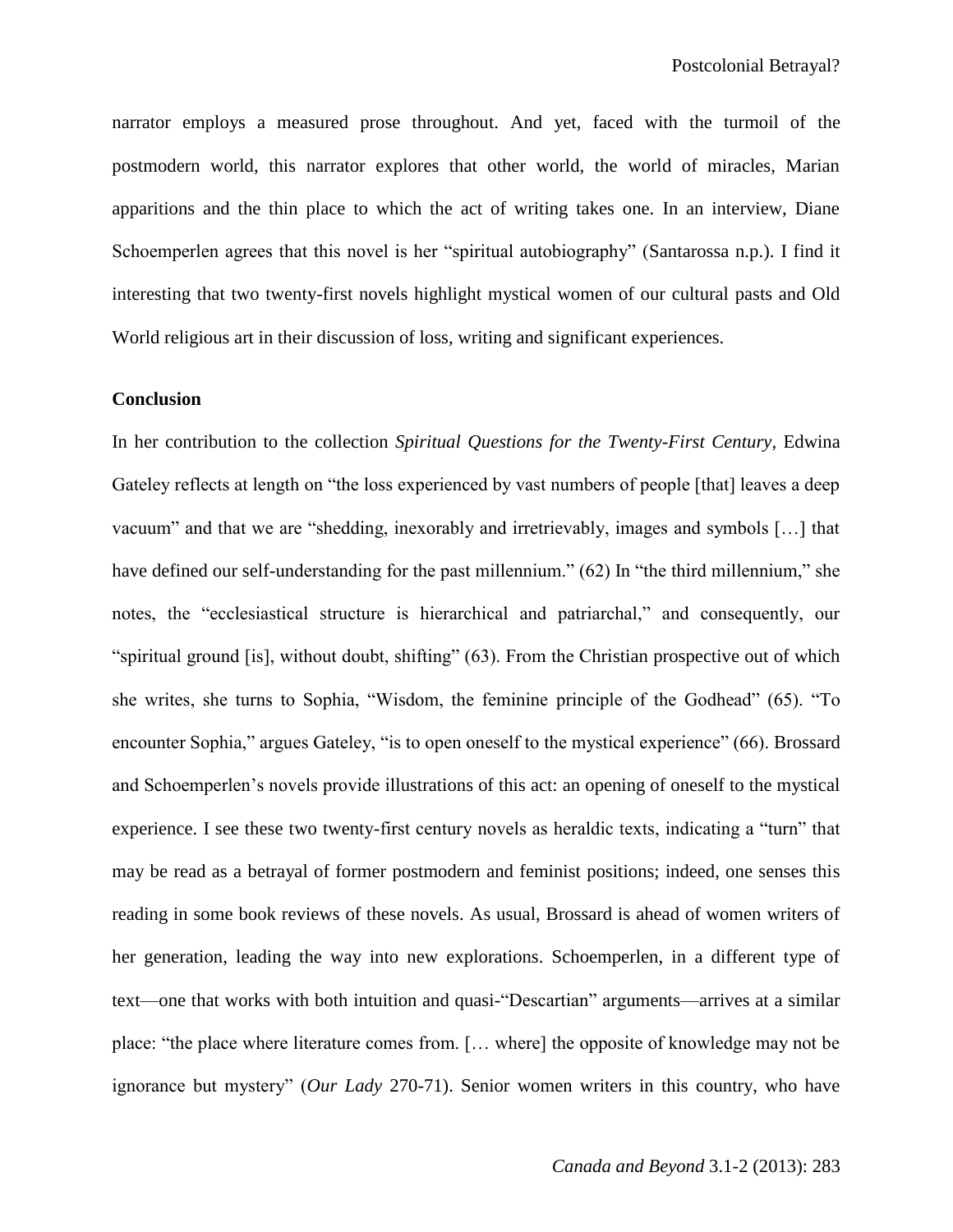contributed so much to the way we see ourselves in our New World, who have done so much to *put women into that world*, are indicating that they now wish to explore other realms: the mystical, the world of art and the cultural pasts of their heritages.

## WORKS CITED

- Ashcroft, Bill, Gareth Griffiths, and Helen Tiffin. *The Empire Writes Back: Theory and Practice in Post-Colonial Literatures*. London: Routledge, 1989. Print.
- Beddoes, Julie. "From Post-Age to New Age." Review of *Mister Sandman*, by Barbara Gaudy, and *Fall on Your Knees*, by Anne-Marie MacDonald. *Canadian Literature* 154 (Autumn 1997): 132-4. Print.
- Bertrand, Claudine, ed. *Paris-Québec*. Trans. Stephen Scobie and Marie Vautier. Photos Miles Lowry. Victoria: Ekstasis Editions, 2003. Print.
- Bouchard, Gérard. *Genèse des nations et cultures du Nouveau Monde: essai d'histoire comparée.* Montréal: Boréal, 2001.
- Brossard, Nicole. "Fragments of a Conversation." Trans. Louise H. Forsyth. Forsyth 2005: 19- 33.
- ---. *French Kiss* : *-exploration*. Montréal: Éditions du jour, 1974.
- ---. *Hier.* Montréal: Québec Amérique, 2001.
- ---. *Le Désert mauve: roman.* Montréal: l'Hexagone, 1987.
- ---. "The Palm Trees of the Luxembourg." Bertrand 2003: 31-5.
- ---. *Yesterday, at the Hotel Clarendon.* Trans. Susanne de Lotbinière-Harwood. Toronto: Coach House Press, 2005. Print.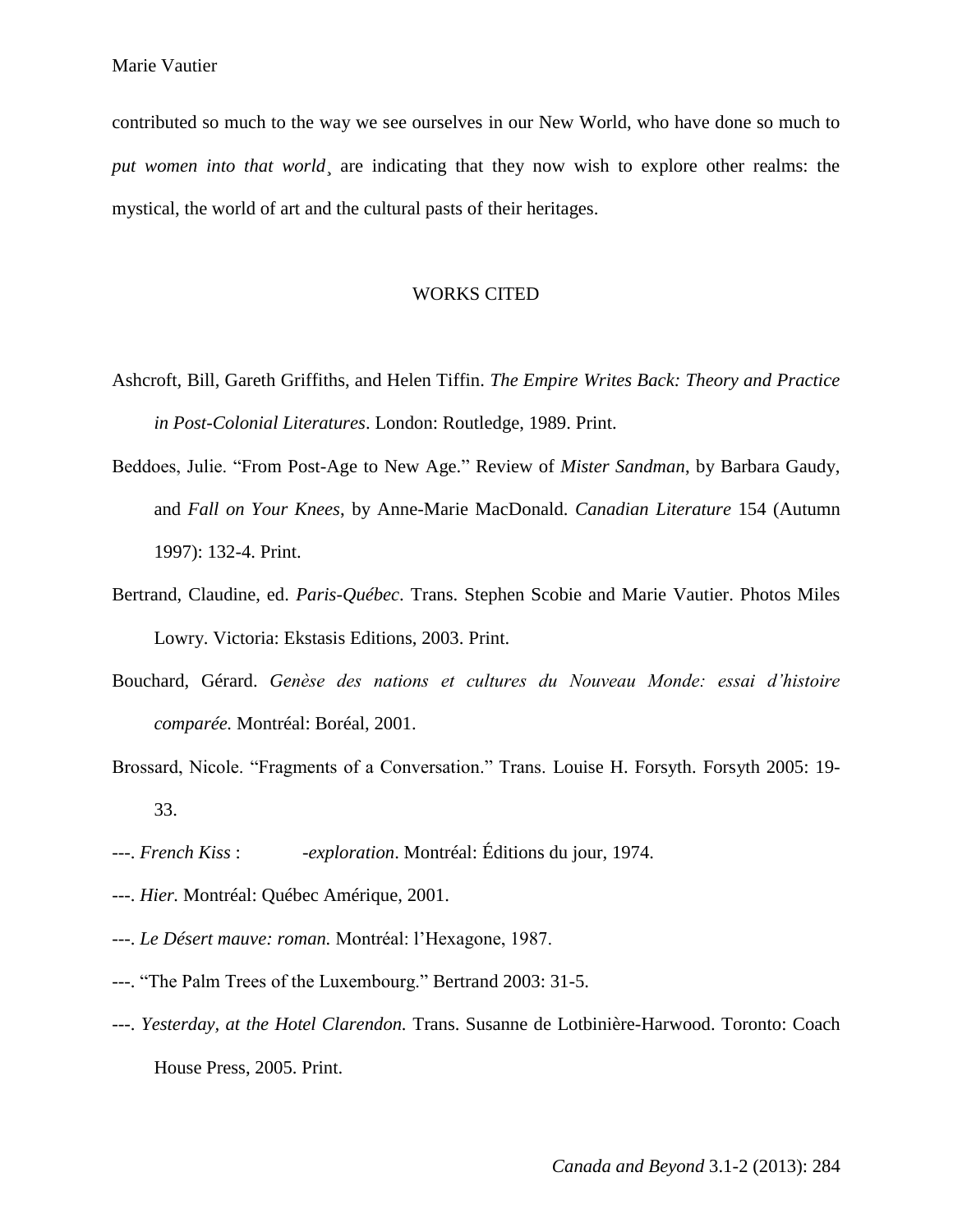Desroches, Vincent. "Special Dossier: Quebec and Postcolonialism." *Québec Studies* 35 (Spring/Summer 2003). Web.

Dickner, Nicolas. *Nikolski.* [2005.] Québec: Alto, 2007.

Dupré, Louise. "Novels on the Edge." Trans. Louise H. Forsyth. Forsyth 2005: 84-100.

- Elmslie, Susan. "Schoemperlen, Diane." *The Oxford Companion to Canadian Literature*. 2<sup>nd</sup> ed. Ed. Eugene Benson and William Toye. Toronto: Oxford UP, 1997. 1040-41. Print.
- Forsyth, Louise H. "Beyond the Myths and Fictions of Traditionalism and Nationalism: The Political in the Work of Nicole Brossard." *Traditionalism, Nationalism, and Feminism: Women Writers of Quebec.* Ed. Paula Gilbert Lewis. Foreword Elaine Marks. Westport, Connecticut: Greenwood P, 1985. 157-72. Print.

Forsyth, Louise H., ed. *Nicole Brossard: Essays on Her Works.* Toronto: Guernica, 2005. Print.

- Gateley, Edwina. "Rebirthing God in the New Millennium." *Spiritual Questions for the Twenty-First Century*: *Essays in Honor (sic) of Joan D. Chittister*. Ed. Mary Hembrow Snyder. Maryknoll, NY: Orbis Books, 2001. 62-6. Print.
- Godard, Barbara. "Life (in) Writing: Or a Writing-Machine for Producing the Subject." Forsyth 2005: 191-208. Print.
- Hartley, Michelle. Review of *Our Lady of the Lost and Found*. *Canadian Literature* 177 (Summer 2003): 182-83. Web.

Hébert, Anne. *Le premier jardin*. Paris: Seuil, 1988.

Ingham, David. "Femininscription: [Review of] *Yesterday, at the Hotel Clarendon*." *Books in Canada* 34.7 (October 2005): 9-10. *CBCA Complete.* Web. 15 Feb. 2013.

Khordoc, Catherine. "Looking Beyond the Elephant: The Mexican Connection in Francine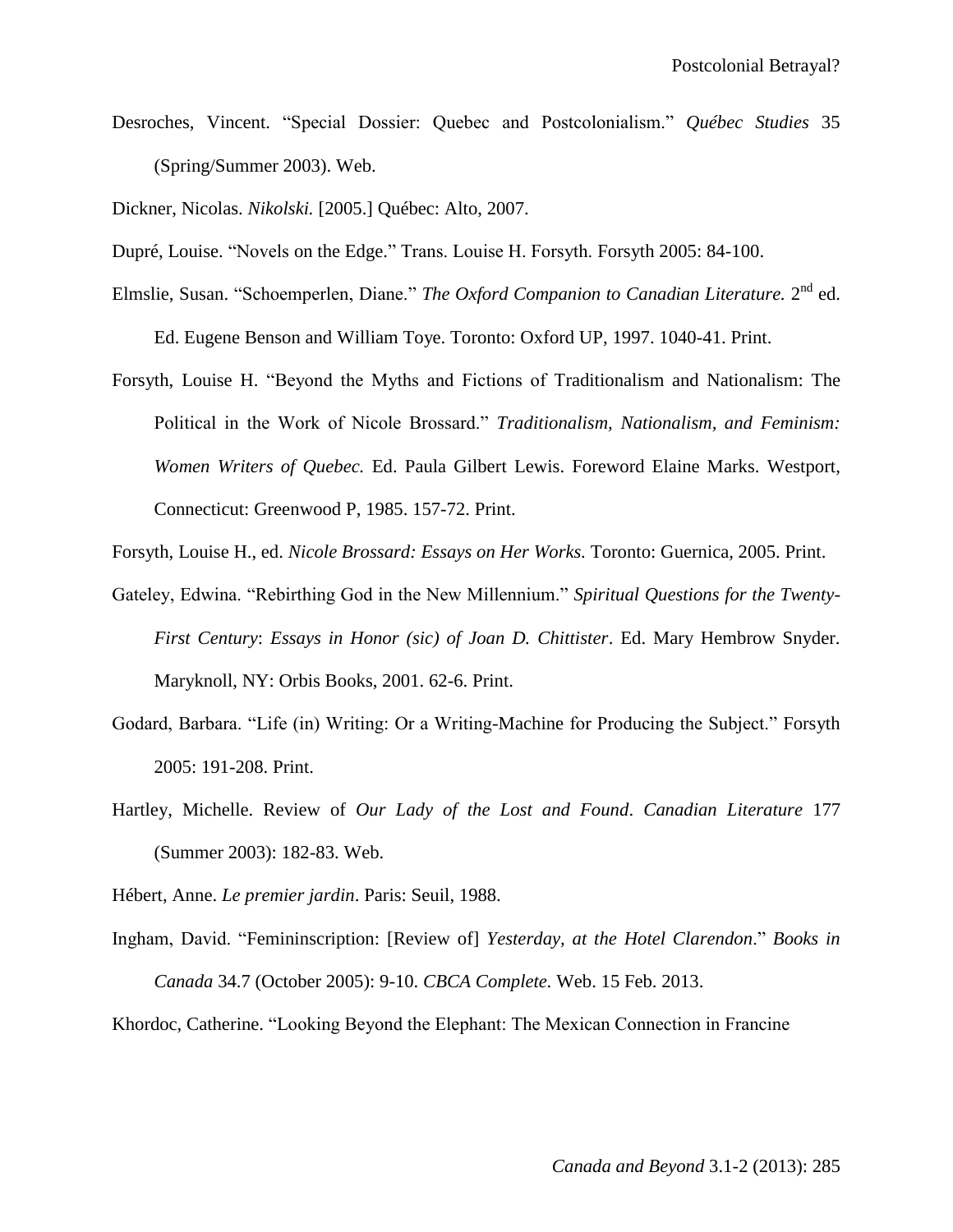- Noël's *La Conjuration des bâtards*." *Canada and Its Americas: Transnational Navigations*. Eds. Winfried Siemerling and Sarah Phillips Casteel. Montreal/ Kingston/ London/ Ithaca: McGill-Queen's UP, 2010. 231-245. Print.
- Jordan, David M. *New World Regionalism: Literature in the Americas*. Toronto: U of Toronto P, 1994. Print.
- Lafond, Jean-Daniel. *Folle de Dieu* [*Madwoman of God*]. A film by l'Office national du film du Canada. Montreal: ONF/NFB, 2008. 74 min. Starring Marie Tifo, Marie Chouinard, Louise Courville, Lorraine Pintal. Film.
- Mailhot, Laurent. "Romans de la parole (et du mythe)." *Canadian Literature* 88 (Spring 1981): 84-90. Web.
- Marchessault, Jovette*. Comme une enfant de la terre/Le crachat solaire*. Montréal: Leméac, 1975.
- ---. *La mère des herbes.* Montréal: Quinze, 1980.
- Marie de l'Incarnation, mère. *Word from New France: the Selected Letters of Marie de l'Incarnation*. Trans and ed. Joyce Marshall. Toronto: Oxford UP, 1967. Print.

Marshall, Joyce. "Introduction." *Word from New France* by Marie de l'Incarnation, Mère: 1-33.

- Maugière, Bénédicte. *Traversée des idéologies et exploration des identités dans les écritures de femmes au Québec (1970-1980).* New York: Peter Lang, 1997.
- McPherson, Karen S. "Since Yesterday: Nicole Brossard's Writing After Loss." Forsyth 2005: 52-67. Print.
- Morgan, Ceri. "Writing Heartlands and Nicole Brossard's *Hier.*" *British Journal of Canadian Studies* 24.2 (2011): 195-210. Web.

Morton, Brian. *Starting Out in the Evening*. Orlando, FL: Harcourt, 1998. Print.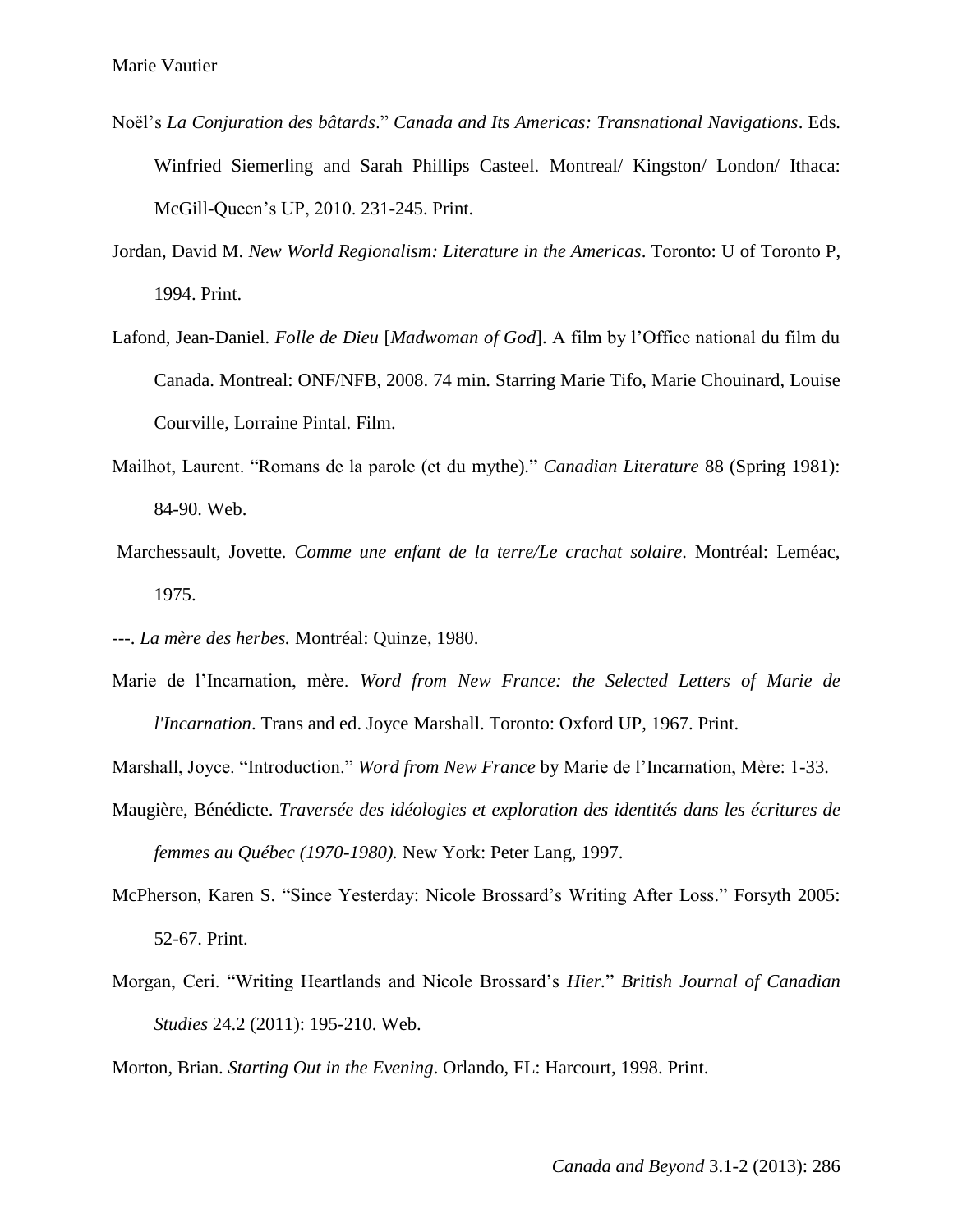Murkerjee, Arun P. "Whose Post-Colonialism and Whose Postmodernism? Mukherjee, Thomas King, and Caroline Bayard. "Post-Colonialism and Postmodernism: A Panel." *World Literature Written in English* 30.2 (Autumn 1990) 1-29.

- ---. *J'ai l'angoisse légère*. Montréal: Leméac, 2008.
- ---. *Maryse.* 1983. Montréal: Bibliothèque québécoise, 1984.
- ---. *Myriam première*. 1987. Montréal: Bibliothèque québécoise, 1988.
- Parker, Alice. "Performativity in *Hier*." Forsyth 2005: 68-83. Print.
- Potvin, Claudine. "Flirting with the Museum Narrative: From *Picture Theory to Hier*." Forsyth 2005: 101-122. Print.
- Santarossa, Lauretta. "Something about Mary." Interview with Diane Schoemperlen on *Our Lady of the Lost and Found. Catholic New Times* 24.2 (October 7, 2001): 17-. CBCA Complete. Web. 5 Feb. 2013.
- Schoemperlen, Diane. "Author's Notes and Acknowledgements." Schoemperlen 2001: 339-46.
- ---. *Forms of Devotion.* New York: Viking, 1998. Print.
- ---. *Our Lady of the Lost and Found.* Toronto: HarperCollins, 2001. Print.
- ---. *Vital Signs: New Women Writers in Canada.* N. p: Oberon Press, 1997. Print.
- Simonds, Merilyn. "Liars and Damned Liars." *Brick: A Literary Journal* 56 (Spring 1997): 11- 16. Web.
- Tihanyi, Eva. "Splendid Terrors of Daily Life: Eva Tihanyi Speaks with Diane Schemperlen." *Books in Canada* 28.3 (1999): 4-7. Print.

Tostevin, Lola Lemire. *Frog Moon*. Dunvegan, ON: Cormorant, 1994. Print.

Noël, Francine. *La conjuration des bâtards*. Montréal: Leméac, 1999.